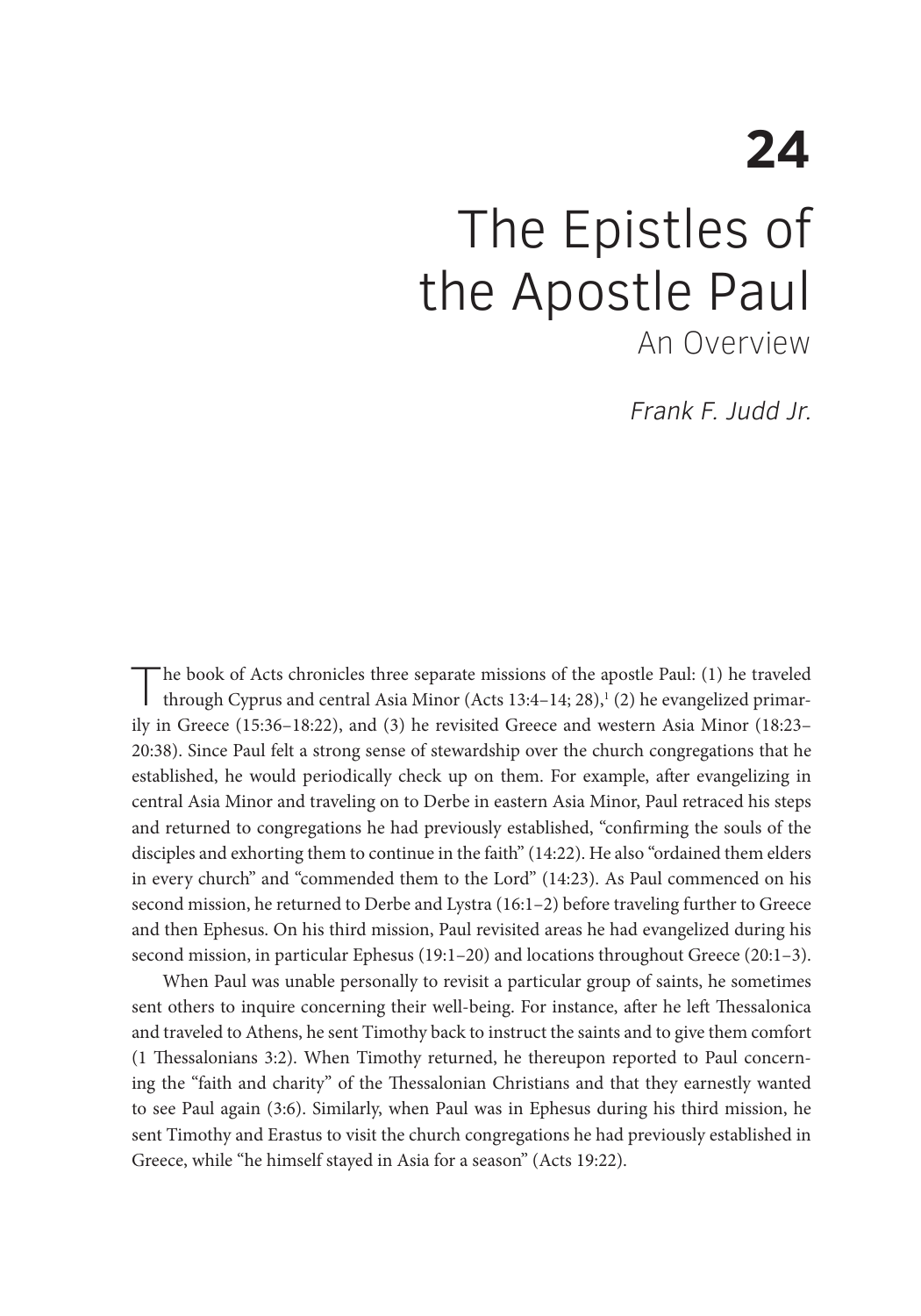Sometimes, in lieu of personally returning or having one of his companions return to a congregation, Paul would simply send a letter.<sup>2</sup> After the composition was complete, Paul would then send the letter to its recipients. Since there was no real postal service for anyone but government officials in Paul's day, he would have the letter delivered by one or more of his trusted associates. When Paul wrote to the Colossians, for example, he informed them in the letter that he sent to them two of his faithful companions, Tychicus and Onesimus, in order to instruct them concerning what was happening with Paul as well as to gather information about their situation (Colossians 4:7–9). The implication is that Tychicus and Onesimus were the ones who actually delivered this letter to the Christians at Colossae, and following their visit they would return to Paul with the report. Since a large portion of the population of the Roman world was illiterate, including some members of his congregations, Paul instructed the Colossians to have this letter read out loud to the congregation: "And when this epistle is read among you, cause that it be read also in the church of the Laodiceans; and that ye likewise read the epistle from Laodicea" (4:16).<sup>3</sup>

Paul's letters preserved in the New Testament generally followed a customary outline.<sup>4</sup> They would typically begin with an introduction that identified the writer(s) and the addressee(s) and then expressed a greeting. For example, Paul's first letter to the Thessalonians begins, "Paul, and Silvanus, and Timotheus, unto the church of the Thessalonians . . ." and then declares, "Grace be unto you, and peace, from God our Father, and the Lord Jesus Christ" (1 Thessalonians 1:1). The body of the letter contained the main points of instruction the writer intended the recipients to understand. Letters would normally conclude with a farewell. Paul ended his first letter to the Thessalonians with one of his standard benedictions: "The grace of our Lord Jesus Christ be with you. Amen" (5:28).

There has been much discussion among scholars concerning the chronology of Paul's epistles. The New Testament contains Paul's letters in order according to size, beginning with the longest (Romans) and ending with the shortest (Philemon). This chapter, however, will present Paul's epistles in chronological order insofar as it is possible to determine: the earlier letters (Galatians, 1–2 Thessalonians, 1–2 Corinthians, and Romans), the later letters (Philippians, Ephesians, Colossians, and Philemon), and the last letters (1–2 Timothy and Titus). For each letter, this chapter will attempt to reconstruct the context in which the epistle was written and then outline some of the most important ideas contained within that particular epistle.

#### Galatians (ca. AD 49–50)

Rather than addressing a particular group of Christians in a particular city, Paul addressed this letter to "the churches of Galatia" (Galatians 1:2).<sup>5</sup> It is difficult to know precisely what groups of people Paul was referencing. The term *Galatia* could be used to describe the people who lived in the northern part of central Asia Minor, descendants of the Gauls who were under the rule of the last king of Galatia, Amynta, who died in 25 BC. But there is no record of Paul evangelizing this area. In fact, Acts 16:6 says that when Paul traveled through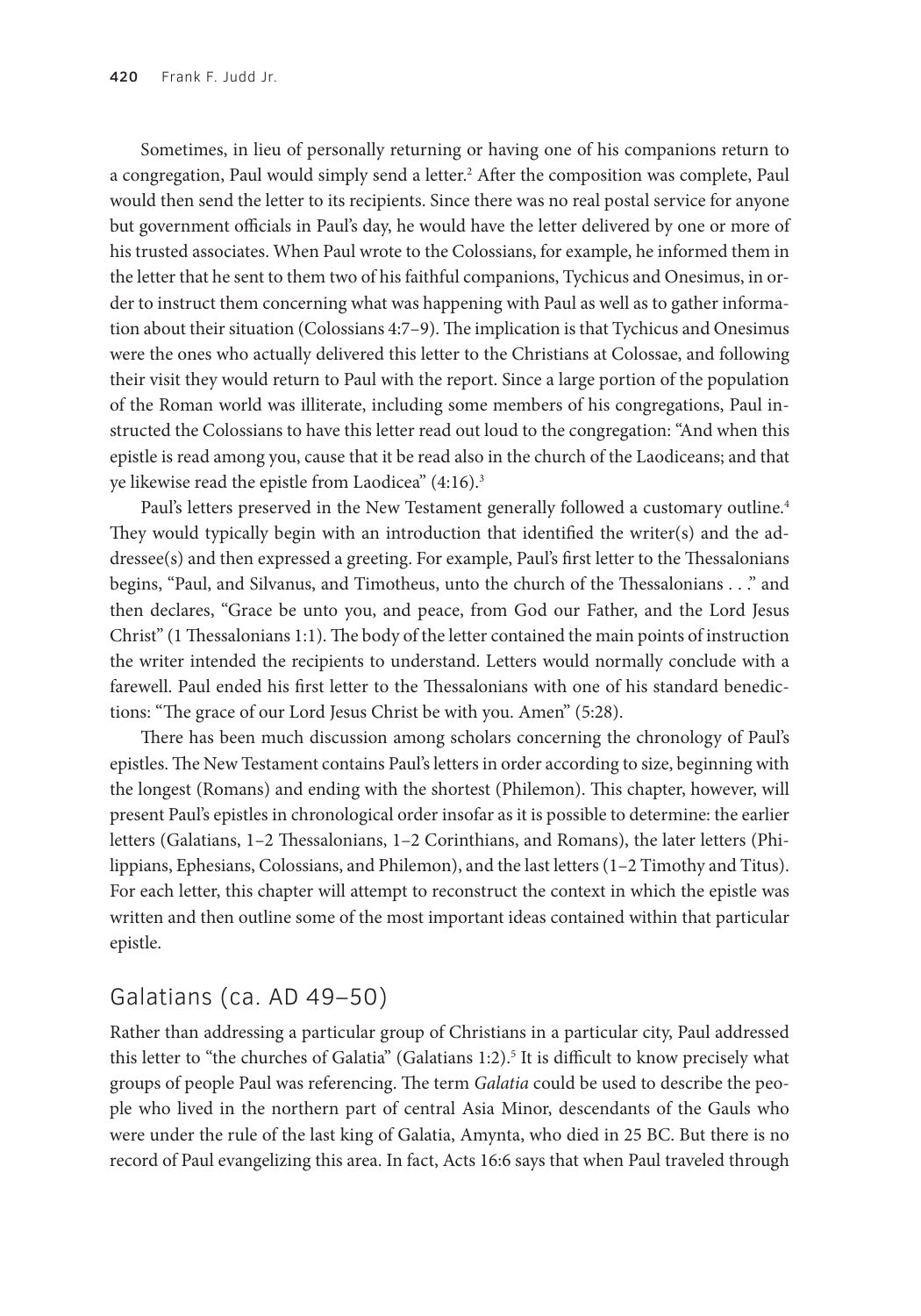this area he was "forbidden of the Holy Ghost to preach the word." On the other hand, the term *Galatia* could refer to those who lived in the southern part of the Roman province of Galatia. This is the region that Paul and Barnabas visited on their first mission after sailing from Cyprus (Acts 13:14; 14:1, 6). But the term *Galatians* (Galatians 3:1), which Paul used to address his audience, would have been more appropriate for those in the north, who were ethnically Galatians, than for those in the south, who were living in the province of Galatia. Scholars are also divided concerning whether this epistle was written before the Jerusalem Council in Acts 15 (ca. AD 49) or afterward. Regardless, the Epistle to the Galatians is very likely one of Paul's earliest letters.

After a short greeting at the beginning of the Epistle to the Galatians, Paul dispensed with his typical well wishes and immediately declared, "I marvel that ye are so soon removed from him that called you into the grace of Christ unto another gospel" (1:6). Paul's concern was that the Christians in Galatia were listening to a group of people who came among them in order to "trouble" them and "pervert the gospel of Christ" (1:7). Paul was so upset that he called them "O foolish Galatians" (3:1). These individuals apparently tried to discredit Paul's authority as an apostle as well as his teachings that Gentiles did not need circumcision for salvation.<sup>6</sup>

Paul started his letter by defending his authority as an apostle of Jesus Christ. He declared that he was an apostle "not of men, neither by man, but by Jesus Christ" (1:1) and that immediately after his conversion he "conferred not with flesh and blood" (1:16). These statements do not deny his priesthood ordination through the proper priesthood channels (although we have no scriptural account of it), but rather they emphasize that Paul's authority came from God and he had the right as an apostle to receive revelation and teach doctrine: "The gospel which was preached of me is not after man. For I neither received it of man, neither was I taught it, but by the revelation of Jesus Christ" (1:11-12).

The issue in question concerned the requirements to become a true disciple of Jesus. While Paul was in Antioch, "false brethren" (Galatians 2:4)—called "Judaizers" by modern scholars—came among the gentile converts and taught the necessity of keeping the law of Moses for salvation. Naturally, Paul and Barnabas disagreed and traveled to Jerusalem to consult with Peter (2:1–2). Paul left the meeting with Peter feeling that they agreed on the issue, for, as Paul concluded, "Neither Titus, who was with me, being a Greek, was compelled to be circumcised" (2:3). Later, Peter visited Antioch and dined with Paul and his gentile converts, but when Judaizers from Jerusalem arrived, Peter removed himself "fearing them which were of the circumcision" (2:12).<sup>7</sup> Paul explained to the Galatians that Peter's example in this instance was hypocritical and sent the wrong message. From their meeting in Jerusalem, Peter understood that Jewish and uncircumcised gentile Christians were allowed to interact. But, as Paul explained, Peter's actions at dinner sent the message to gentile converts that they needed to become Jewish (i.e., circumcised) in order to be acceptable (2:14).

This is the introduction to Paul's famous discussion of salvation by faith apart from the requirements of the law of Moses.<sup>8</sup> Paul concluded: "A man is not justified by the works of the law, but by the faith of Jesus Christ" (Galatians 2:16); for if one could be saved by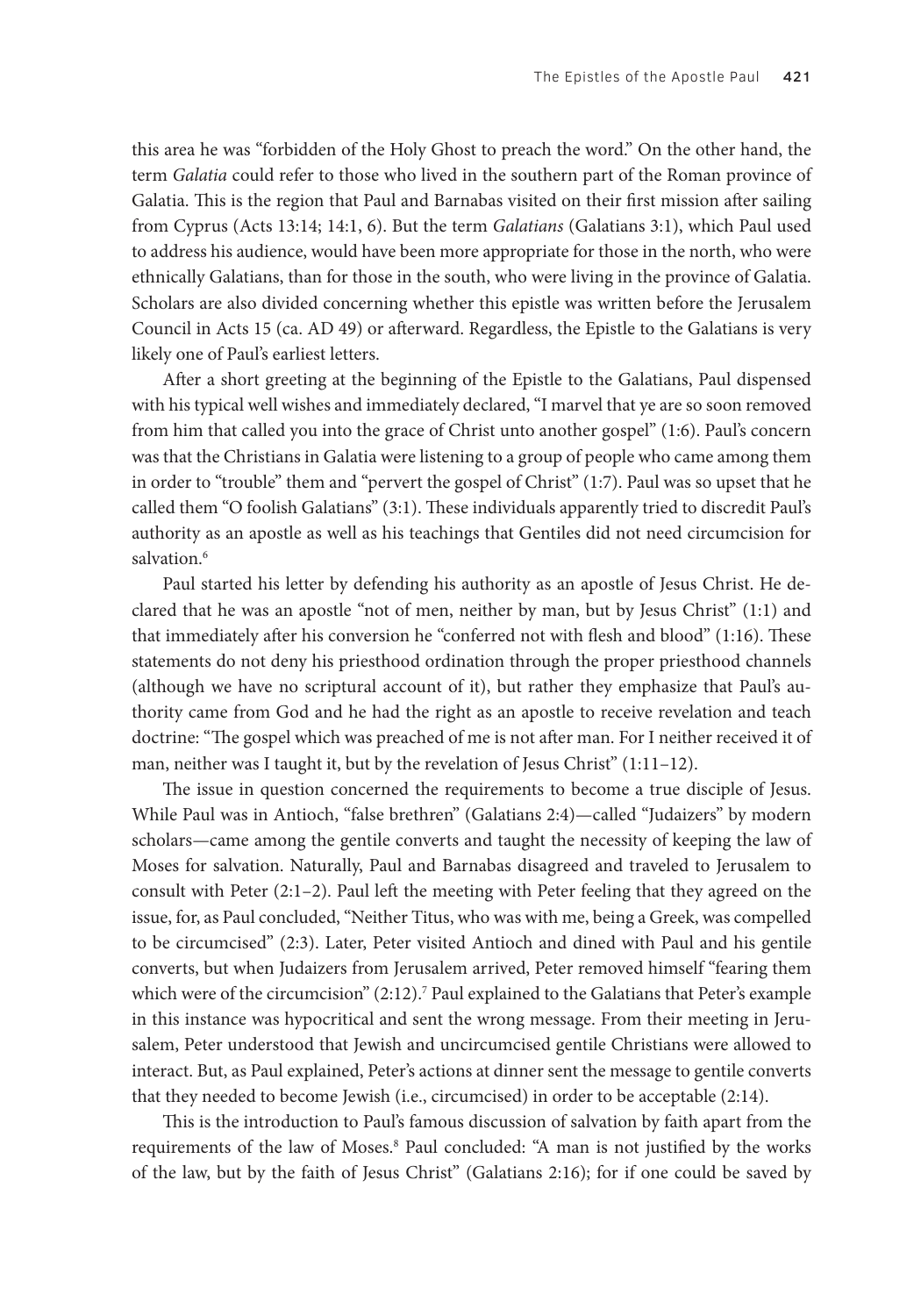keeping the law of Moses, then the salvific work of Christ is meaningless: "Christ is dead in vain" (2:21). Salvation by means of the law of Moses required one to live it completely and perfectly, for as Moses himself taught: "Cursed is every one that continueth not in all things which are written in the book of the law" (3:10; compare Deuteronomy 27:26). But since nobody lived the law perfectly, as Paul concluded, "the just shall live by faith" (Galatians 3:11; compare Habakkuk 2:4).

If the law of Moses did not provide salvation, then why was it given in the first place? Paul explained: "it was added because of transgressions" (Galatians 3:19). A revelation through Joseph Smith clarifies that because of the rebellion of the Israelites, God "took Moses out of their midst, and the Holy Priesthood also; and the lesser priesthood continued" (Doctrine and Covenants 84:25–26). The ultimate purpose of the rituals of the law of Moses, according to Paul, was "to bring us unto Christ" (Galatians 3:24) as a schoolmaster. Similarly, the Nephites, explained Mormon, "did not suppose that salvation came by the law of Moses; but the law of Moses did serve to strengthen their faith in Christ" (Alma 25:16).

Paul encouraged the Galatians to "stand fast therefore in the liberty wherewith Christ hath made us free, and be not entangled again with the yoke of bondage" (Galatians 5:1). These gentile converts had been set free spiritually from the requirements of pagan religion (4:8–9). Since some of them were considering submitting to the law of Moses, Paul wondered why they "desire[d] again to be in bondage" (4:9), this time to the requirements of Jewish religion. Paul tried to impress upon the Galatians that Christ had come "to redeem them that were under the law" (4:5)—including both Jews with respect to the law of Moses and Gentiles with respect to their religious requirements.

What does God require from Christians if they are free from the demands of both Jewish and pagan religion? Paul concluded his letter with a heartfelt discussion of the importance of submitting to the Holy Spirit.<sup>9</sup> He counseled the Galatians: "Walk in the Spirit" (5:16), because "if ye be led of the Spirit, ye are not under the law" (5:18). And disciples who do so will be blessed with "the fruit of the Spirit," which is "love, joy, peace, longsuffering, gentleness, goodness, faith, meekness, [and] temperance" (5:22–23). For Christians, one of the primary purposes of following Christ through the Holy Spirit was to engender change in disciples in order to be like their Savior. Thus, as Paul closed his epistle to the Galatians, "in Christ Jesus neither circumcision availeth any thing, nor uncircumcision"; the goal was to become "a new creature" in Christ (6:15).

## 1–2 Thessalonians (ca. AD 50–52)

During his second mission, Paul left Philippi and traveled west along the Via Egnatia to Thessalonica, where he preached in the local synagogue and converted a number of people, including "devout Greeks" and "chief women" (Acts 17:1-4).<sup>10</sup> The descriptions "devout" and "God fearer," according to Joseph Fitzmyer, seem to be "quasi-technical phrases" that refer to Gentiles who were sympathetic toward Judaism, believed in one God, but did not submit to all the regulations of the law of Moses, such as circumcision for males.<sup>11</sup> A group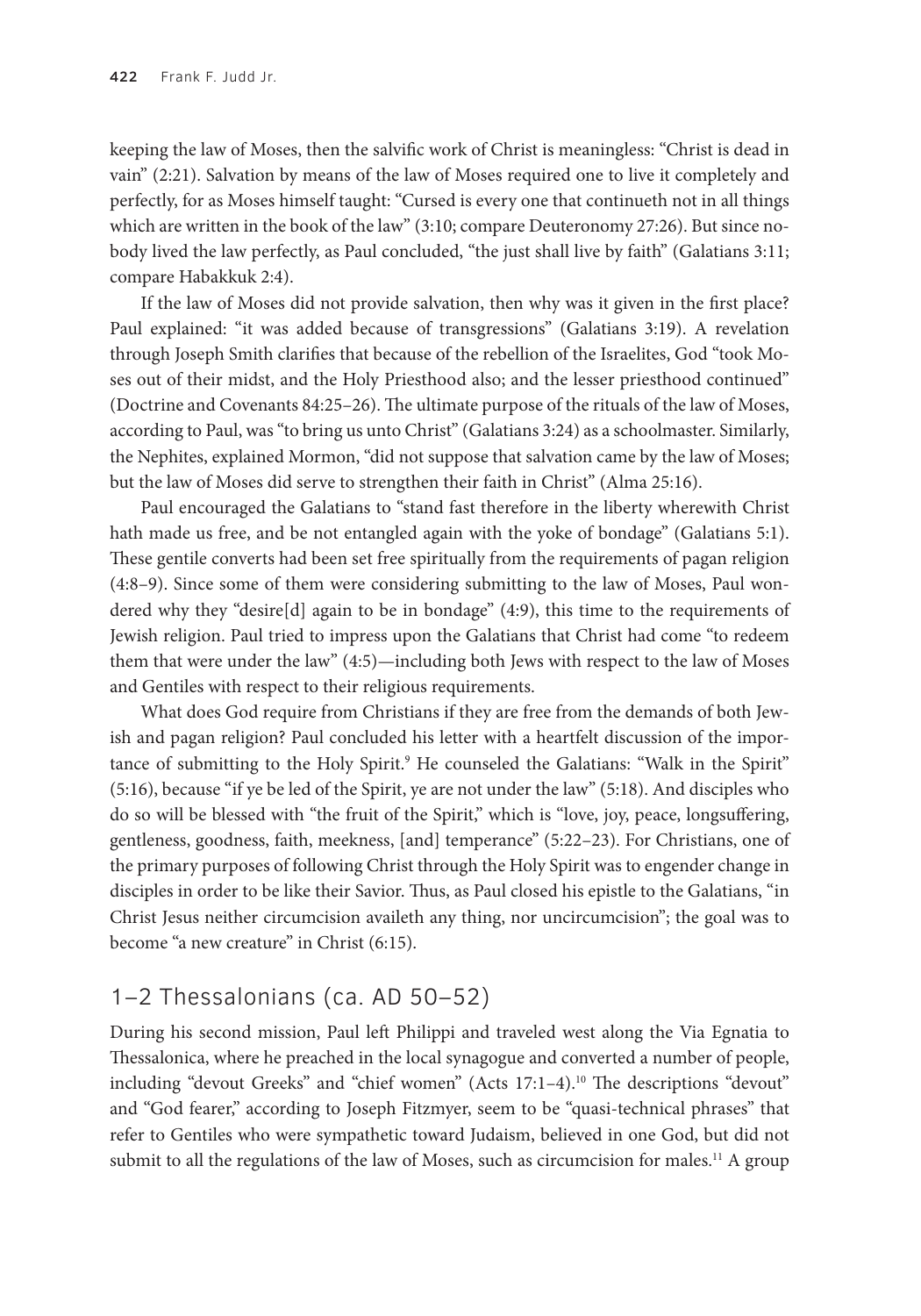of Jews, however, accosted a man named Jason for receiving Christians and accused them of doing things "contrary to the decrees of Caesar, saying that there is another king, one Jesus" (17:5–7). It became so dangerous for Paul that his converts sent him and Silas away to Berea and eventually, because these Thessalonian Jews continued to pursue them, to Athens (17:10–15).

Paul desired to return to Thessalonica and give assistance to his new converts but was unable to do so (1 Thessalonians 2:18). Because he was concerned about their welfare, Paul indicated that he sent Timothy back to Thessalonica in order "to establish [them], and to comfort [them] concerning [their] faith" (3:2). In the meantime, Paul left Athens and traveled west to Corinth (Acts 18:1). Timothy eventually returned and found Paul in Corinth, where, Paul reported, he "brought us good tidings of your faith and charity, and that ye have good remembrance of us always, desiring greatly to see us, as we also to see you" (1 Thessalonians 3:6). But there was apparently more to Timothy's report, for Paul decided to write a letter to the Christians at Thessalonica concerning questions they had and issues they were facing.12 First Thessalonians is therefore, along with Galatians, probably one of Paul's earliest letters, possibly written from Athens during his second mission around AD 50. Second Thessalonians was probably composed not long after the first letter.<sup>13</sup>

Apparently, most of the converts in Thessalonica were Gentiles (Acts 17:4). Paul began his letter by mentioning that when he and his companions preached the gospel to them, they "turned to God from idols to serve the living and true God" (1 Thessalonians 1:9). This is the same message Paul and Barnabas preached during their first mission to the Gentiles in Lystra who attempted to offer sacrifice unto them after mistaking them for Greek gods. They declared: "Ye should turn from these vanities [i.e., idols] unto the living God" (Acts 14:15).

One of the issues that concerned Paul was the Thessalonian converts' attitudes toward self-reliance and temporal welfare. When Paul and his companions arrived in Thessalonica, they did not rely on the local congregation for temporal support, but they worked "night and day" because, as Paul concluded, "we would not be chargeable unto any of you" (1 Thessalonians 2:9). Not all the new converts, however, were following Paul's example of work, for Paul encouraged them "to do your own business, and to work with your own hands, as we commanded you" (4:11). It seems as though this issue persisted for some time after Paul wrote 1 Thessalonians, because in his second letter Paul reminded them once again that while in Thessalonica, the visiting disciples had worked to support themselves (2 Thessalonians 3:8) and taught them "if any would not work, neither should he eat" (3:10). The reason for this attitude among the members was probably not simply laziness. Rather, as we will see, it was possibly related to their expectation that Jesus would return soon, rendering, in their minds, regular daily work unnecessary.

During his original visit, Paul taught the Thessalonians to "serve the living and true God; and to wait for his Son from heaven, whom he raised from the dead, even Jesus, which delivered us from the wrath to come" (1 Thessalonians 1:9–10). It seems that church members in Thessalonica expected Jesus to return quite soon, for when some of their number died before that event took place, they were worried that those deceased members would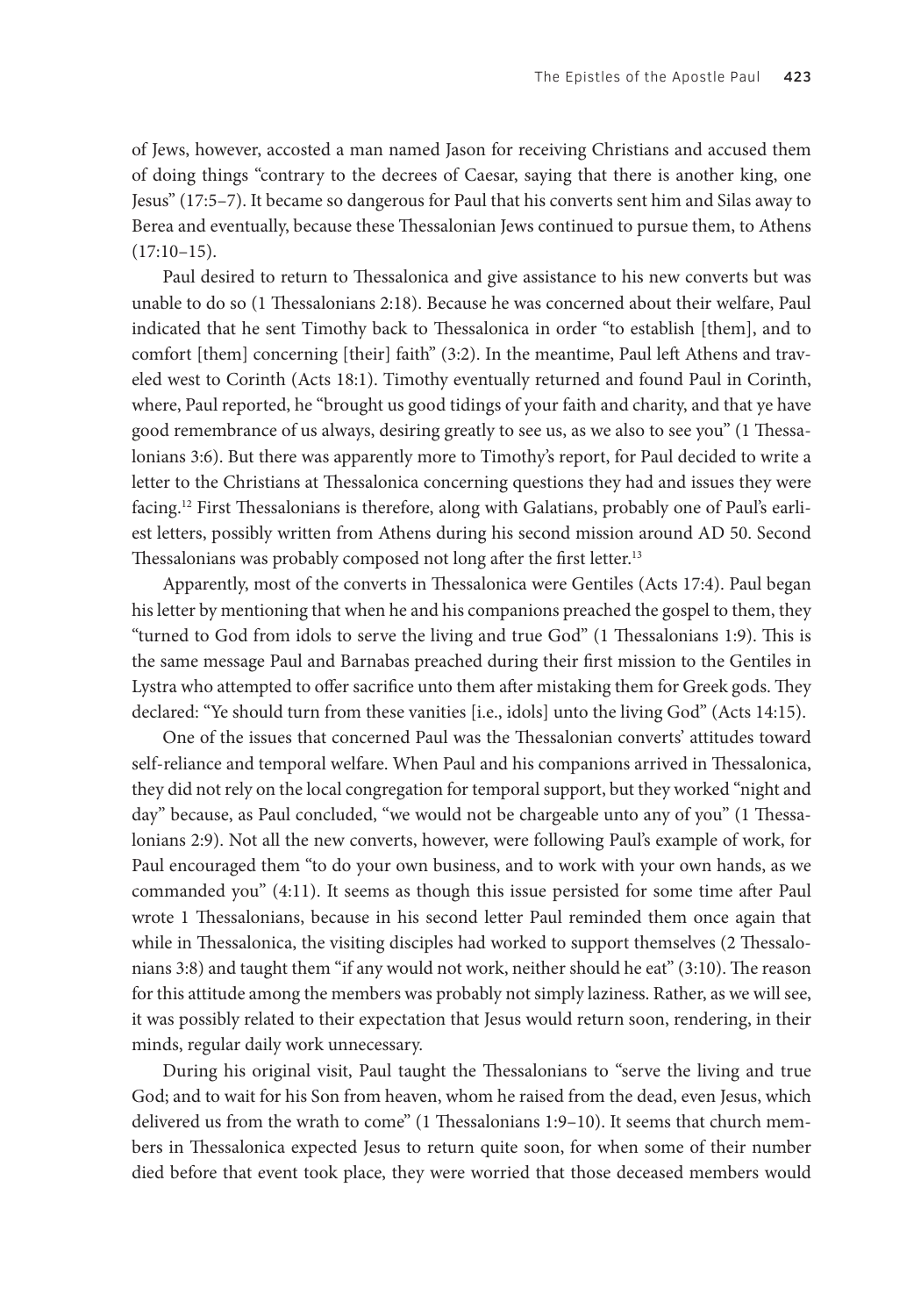miss out on important blessings. Paul attempted to calm their fears so that they would not be filled with sorrow "concerning them which are asleep" (i.e., dead) and not be like non-Christians who "have no hope" (4:13) in the Resurrection. Paul explained that those who "are alive and remain unto the coming of the Lord shall not prevent [i.e., have an advantage over] them which are asleep" (4:15) because when Christ returned, he would bring with him those righteous Christians who "sleep in Jesus" (4:14). Paul hoped that they would "comfort one another with these words" (4:18).

Paul's teachings did not completely resolve the issue, because in his second letter he warned the Thessalonians to not be troubled concerning the idea that "the day of Christ is at hand" (2 Thessalonians 2:2). It seems that the expectation of Christ's imminent return was fueled, at least in part, by letters that were forged in Paul's name: "letter[s] as from us" (2:2). Paul reassured them that there was going to be "a falling away" (2:3) before Christ returned. The King James translation "falling away" does not really give a good sense of the Greek word *apostasia* (English *apostasy*), which more accurately means "rebellion."14 This rebellion, according to Paul, would consist of a "man of sin" who would sit "in the temple of God" and pretend to be God (2:3–4). Paul described this event in terms similar to the desecration of the Jewish temple in Jerusalem by the Seleucid king Antiochus IV around 168 BC. According to Paul, this apostasy was currently being held back from its full force, but it would eventually be destroyed when Christ returned (2:6–8).

## 1 Corinthians (ca. AD 52–56)

Paul visited Corinth during his second mission (Acts 18:1–18). Corinth was an important port city on the west side of the isthmus separating access to the Adriatic Sea to the west and the Aegean Sea to the east.15 Here he met Aquila and Priscilla, who had come to Corinth from Rome and who were of the same profession (i.e., a "tentmaker" or, more generally, a leatherworker) as Paul (18:2–3). Paul preached in the local synagogue, and among his converts was "Crispus, the chief ruler of the synagogue" (18:8). Paul remained in Corinth for eighteen months (18:11). On one occasion a group of Jews brought him before the Roman governor Gallio, accusing Paul of persuading people "to worship God contrary to the law" (18:12–13). Gallio rebuked Paul's Jewish accusers, saying that if Paul had broken Roman law there would be consequences, but if it was a matter of Jewish law, "I will be no judge of such matters" (18:14–15).

Apparently, soon after leaving Corinth, Paul communicated with the converts in Corinth by means of a letter, for he stated in 1 Corinthians, "I wrote unto you in an epistle not to company with fornicators" (5:9). This letter either has not survived or, as some scholars have proposed, is partially preserved in 2 Corinthians 6:14–7:1, a section that interrupts the flow of the remainder of 2 Corinthians. Following the writing of this first letter, Paul learned that problems in Corinth were continuing. This information came to Paul by means of people who were "of the house of Chloe" (1 Corinthians 1:11) through a letter that members of the Corinthian congregation had written to him (7:1) and by three representatives (Stephanas,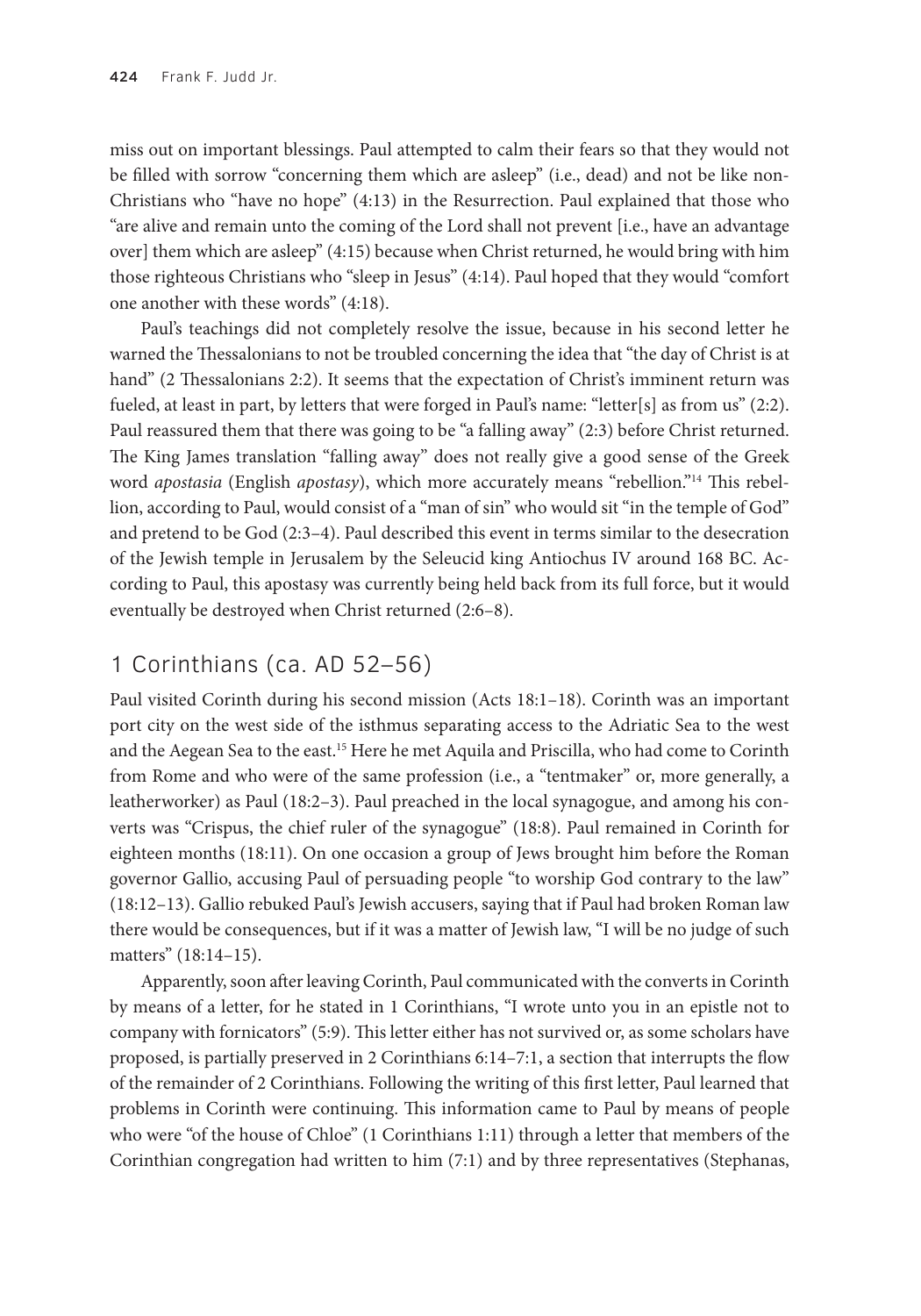Fortunatus, and Achaicus) who visited him from Corinth (16:17). In response, Paul wrote a second letter to them (preserved as our 1 Corinthians) in which he dealt with issues such as disunity and factions among them, immorality and their acceptance of such behavior, and lawsuits between the members (chapters 1–6) and then answered the questions that they asked him in their letter (chapters 7-16).<sup>16</sup>

Paul began the letter with his disapproval that many of them were separating into factions—various groups claiming to be followers of Paul, Apollos, Cephas, or Christ (1 Corinthians 1:12; compare 3:4).<sup>17</sup> He exhorted all of them to "be perfectly joined together in the same mind and in the same judgment" so there would "be no divisions among you" (1:10). Paul admitted that the core message of the gospel—"the preaching of the cross" (1:18), "Christ crucified" (1:23)—was a controversial one to others: "unto the Jews a stumblingblock, and unto the Greeks foolishness"  $(1:23)$ .<sup>18</sup> The idea of a crucified messiah was offensive to Jews who expected someone powerful and triumphant, and it was silliness to Gentiles because that meant Christians worshipped a convicted criminal. But, Paul taught, "unto us which are saved it is the power of God" (1:18). This is because "the natural man receiveth not the things of the Spirit of God: for they are foolishness unto him: neither can he know them, because they are spiritually discerned" (2:14).

Another issue of concern to Paul was the proliferation of immoral behavior among the members; in particular, one member was apparently having sexual relations with his stepmother (1 Corinthians 5:1). If that were not bad enough, according to Paul, the attitude of the members toward this situation was indifferent: "And ye are puffed up, and have not rather mourned, that he that hath done this deed might be taken away from among you" (5:2). Paul instructed the church leaders to excommunicate the offending party (5:3, 5): "Purge out therefore the old leaven, that ye may be a new lump [of dough]" (5:7). In his first letter Paul had instructed them not to keep company with outsiders who participate in immoral behavior (5:9). Now, however, Paul intensified his prohibition to also include Christians who participate in this conduct: "any man that is called a brother" (5:11). This is because such association might have a lasting negative effect on disciples who were trying to shun this behavior, for "a little leaven leaveneth the whole lump" (5:6).

Paul concluded the beginning sections of his letter by warning the Corinthians against filing lawsuits against one another: "Now there is utterly a fault among you, because ye go to law one with another" (1 Corinthians 6:7). Paul was particularly concerned that they were employing non-Christians to judge matters between Christians (6:6). He would rather that the two parties either worked out the issue amicably between themselves or sought counsel from a fellow Christian because Old Testament scripture testified that believers will judge the world  $(6:1-5)$ .

In chapter 7, Paul began to address questions from the letter they wrote to him: "Now concerning the things whereof ye wrote unto me" (1 Corinthians 7:1). The letter from the Corinthians had asserted: "It is good for a man not to touch a woman" (7:1), meaning that it advocated celibacy within marriage. Paul, on the other hand, instructed married couples to have normal marital relations ("due benevolence," 7:3).<sup>19</sup> In general, Paul's counsel was to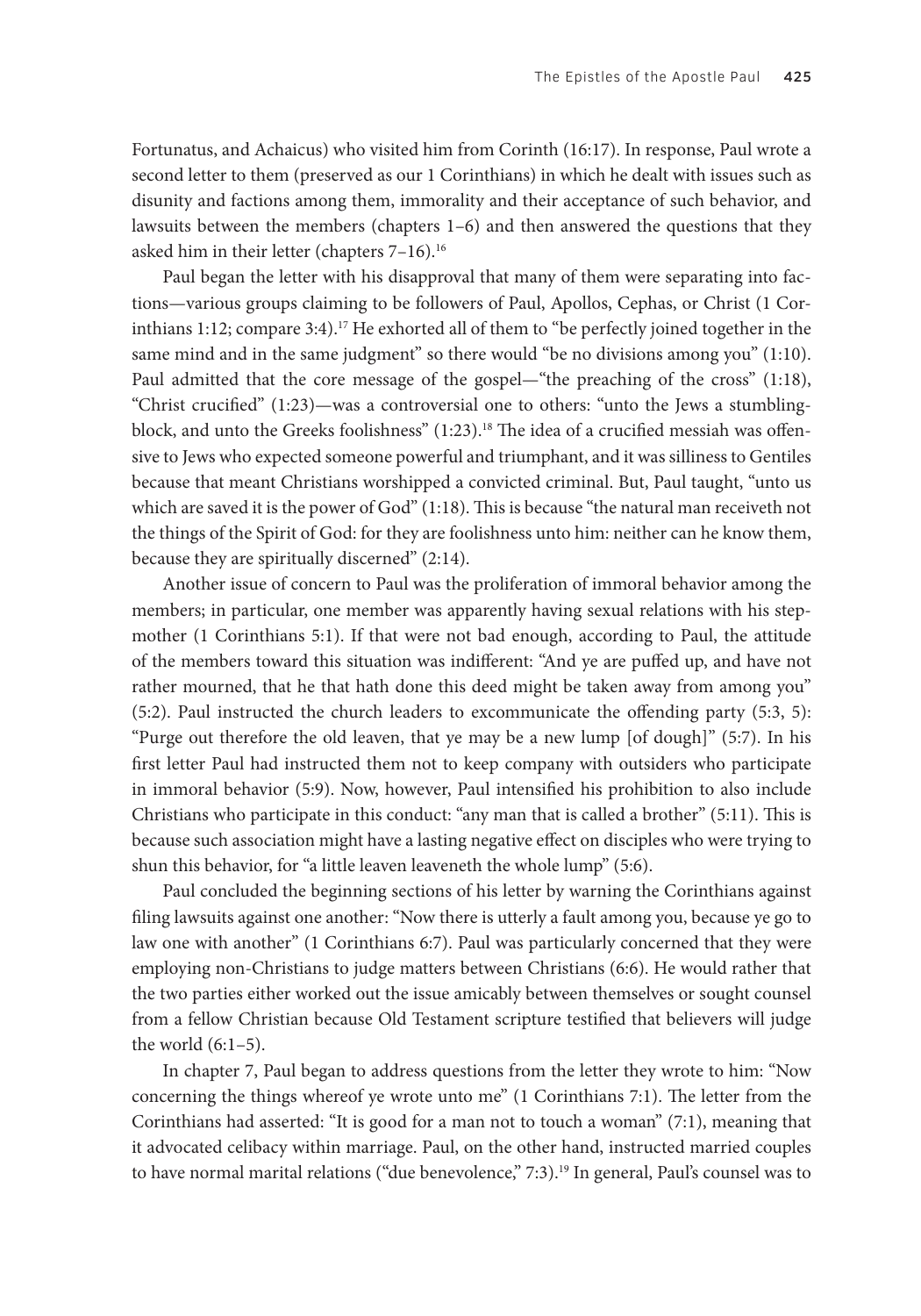follow his example and remain apart from a marriage relationship: "I say therefore to the unmarried and widows, It is good for them if they abide even as I" (7:8). Why would Paul encourage the Corinthians to avoid marriage? The Joseph Smith Translation clarifies this issue by specifying that Paul was referring to those who had been "called unto the ministry" (JST 1 Corinthians 7:29).<sup>20</sup> Paul reasoned that such individuals would thus be able to "attend upon the Lord without distraction" (1 Corinthians 7:35).

The next issue from the Corinthian letter to Paul concerned meat that had been "offered in sacrifice unto idols" (1 Corinthians 8:4; compare 8:1). The Corinthian Christians were primarily Gentiles (compare 12:2) and still had gentile friends and neighbors.<sup>21</sup> The heart of their concern was whether Christians were allowed to eat meat that had been offered to a pagan god. Paul's response covered two circumstances. First, if Christians were invited to a feast at a pagan temple, Paul concluded that it was permissible to attend and eat the meat because they "know that an idol is nothing in the world" (8:4) and that "meat commendeth us not to God: for neither, if we eat, are we the better; neither, if we eat not, are we the worse" (8:8; compare 10:27). The exception was if the Christian knew that someone would get the wrong impression and suppose that Christians advocated pagan sacrifice (8:7), thus becoming "a stumblingblock to them" (8:9; compare 10:28). In such a case Christians should refrain from eating, for as Paul declared, "If meat make my brother to offend, I will eat no flesh" (8:13; compare 10:31–32). Second, if the extra meat from the sacrifice subsequently was "sold in the shambles" (i.e., the market), Paul taught that Christians were allowed to purchase and eat it, but counseled them to not ask questions about the origin of the meat (10:25).

In the next chapter, Paul addressed the role of women.<sup>22</sup> It should be noted that the Greek words translated as "man" and as "woman" could also be translated as "husband" and as "wife," with the resulting understanding that what Paul said may apply better to roles within the family and not merely to issues of gender. Thus, Paul reasoned that just as the "head" (i.e., leader) of Jesus Christ is God the Father, so also "the head of every man [i.e., husband] is Christ; and the head of the woman [i.e., wife] is the man [i.e., her husband]" (1 Corinthians 11:3). If Paul were living today, he may have chosen his words more carefully to reflect Latter-day Saint emphasis on equality within marriage. Modern prophets and apostles have clarified the roles of husbands and wives: "Fathers and mothers are obligated to help one another as equal partners."<sup>23</sup> As Paul concluded: "Neither is the man without the woman, neither the woman without the man, in the Lord" (11:11).

Paul then returned to the questions the Corinthians posed in the letter "concerning spiritual gifts" (1 Corinthians 12:1).<sup>24</sup> According to Paul, just as the human body "hath many members" but "are one body" (12:12), so also "there are diversities of gifts," but they all come from "the same Spirit" (12:4). Paul pled with the Corinthians to seek after "the best gifts" (1 Corinthians 12:31) from the Spirit, who distributed them "to every man severally, as he [i.e., the Spirit] will" (12:11). For Paul, the greatest spiritual gift was charity (13:13), which the prophet Mormon defined as "the pure love of Christ" (Moroni 7:47), and exhorted people to "pray unto the Father with all the energy of heart, that ye may be filled with this love" (7:48).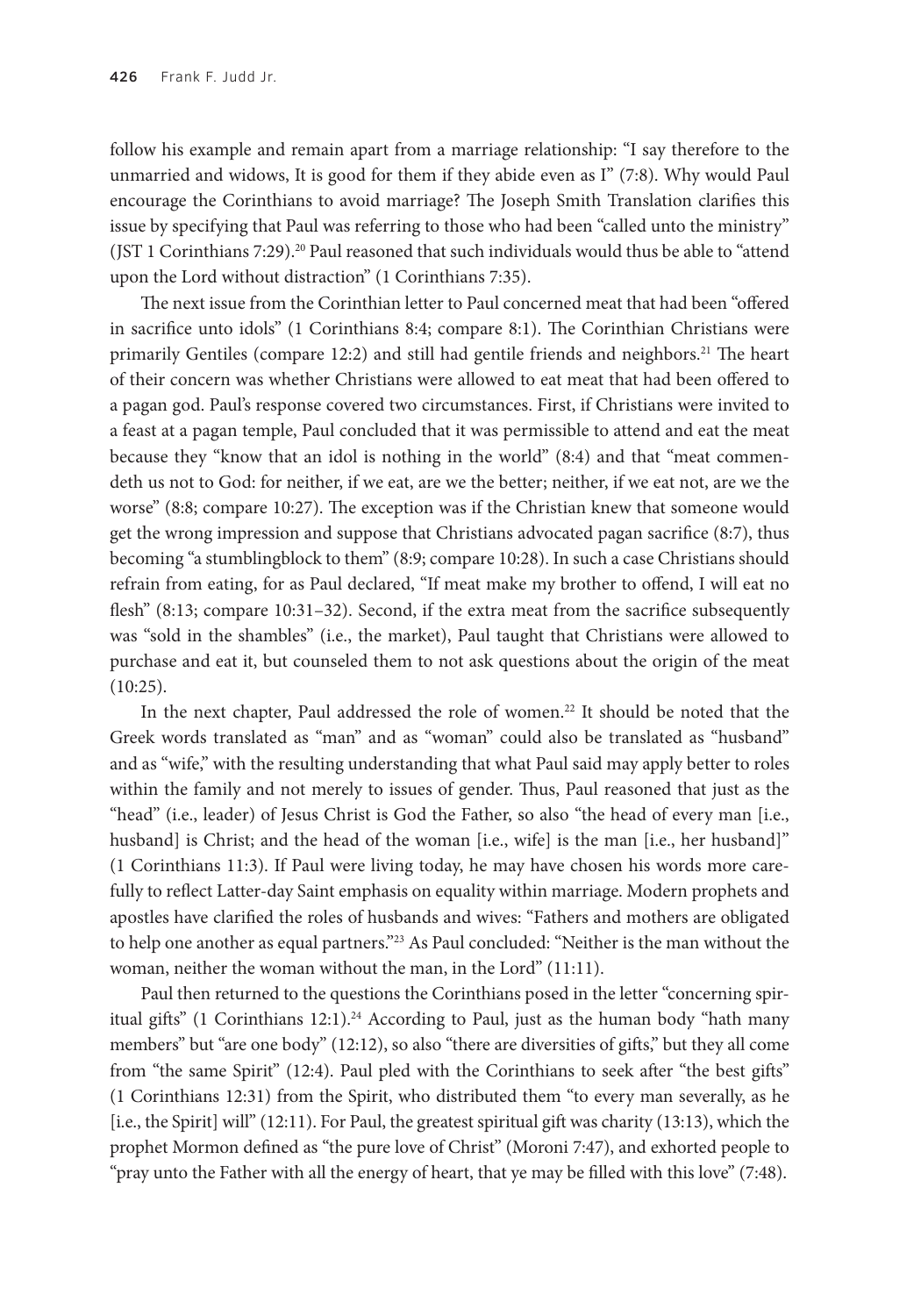One particular spiritual gift that the Corinthians were struggling with was speaking in tongues. Apparently, there were many in the congregation who were speaking in an unknown tongue, with the result that nobody could understand them. Paul preferred that people prophesy in a known tongue rather than speak in an unknown tongue, so that the congregation would receive knowledge and be edified (1 Corinthians 14:5–6; compare 14:19). Therefore, Paul required each person speaking in tongues to have an interpreter (14:27–28; compare 14:5, 13). He also instructed them to be in control because the spirit of prophecy is "subject to the prophets" (14:32)—or in other words, subject to those who are filled with the Spirit, and not the other way around—for, as Paul concluded, "God is not the author of confusion, but of peace" (14:33).

In 1 Corinthians, Paul included very important information about the mortal and postmortal ministries of Christ. Since these epistles were likely written before the canonical Gospels were composed, Paul's letters probably contain the earliest references to these events.<sup>25</sup> First, Paul mentioned the Last Supper (11:23), in which Jesus taught that the elements of the bread and wine were symbolic of his death (11:26) and that disciples should reenact this ritual "in remembrance of me"  $(11:24-25)$ .<sup>26</sup> In addition, Paul repeated one of the earliest formulaic or creedal statements of Christian belief: "Christ died for our sins according to the scriptures," and "he was buried" and "rose again the third day according to the scriptures" (15:3–4). Paul also referred to post-Resurrection appearances of the Savior not recorded elsewhere in the New Testament, including to a group of five hundred people and to the Lord's brother James (15:6–7).

These references led Paul into his discussion of topics of special interest to Latter-day Saints: baptism for the dead and resurrected bodies. Some members of the Corinthian congregation did not believe in the resurrection of the dead (1 Corinthians 15:12). In response, Paul referred to their practice of vicarious baptism: "Else what shall they do which are baptized for the dead, if the dead rise not at all? Why are they then baptized for the dead?" (15:29).27 Paul then taught them about the difference between "terrestrial" (i.e., mortal or earthly) bodies and "celestial" (i.e., resurrected or heavenly) bodies (15:40)—the former full of corruption and the latter full of glory (15:42–44). For Latter-day Saints, the Joseph Smith Translation uses this discussion as a catalyst to teach about the different types of resurrected bodies: there are "also celestial bodies, and bodies terrestrial; but the glory of the celestial, one; and the terrestrial, another; and the telestial, another" (JST 15:40). In closing, Paul addressed their concern about "the collection for the saints" (16:1). He instructed them to gather together their weekly donations for the poor, which he would take with him to Jerusalem (16:2–3; compare Acts 11:29–30; Galatians 2:10).

#### 2 Corinthians (ca. AD 53–56)

It is difficult to make complete sense of 2 Corinthians.<sup>28</sup> Within 2 Corinthians Paul digresses quite a bit, and his tone varies: chapter 7 is conciliatory, while chapters 10–13 are argumentative. Some scholars have proposed that 2 Corinthians is a compilation of a few different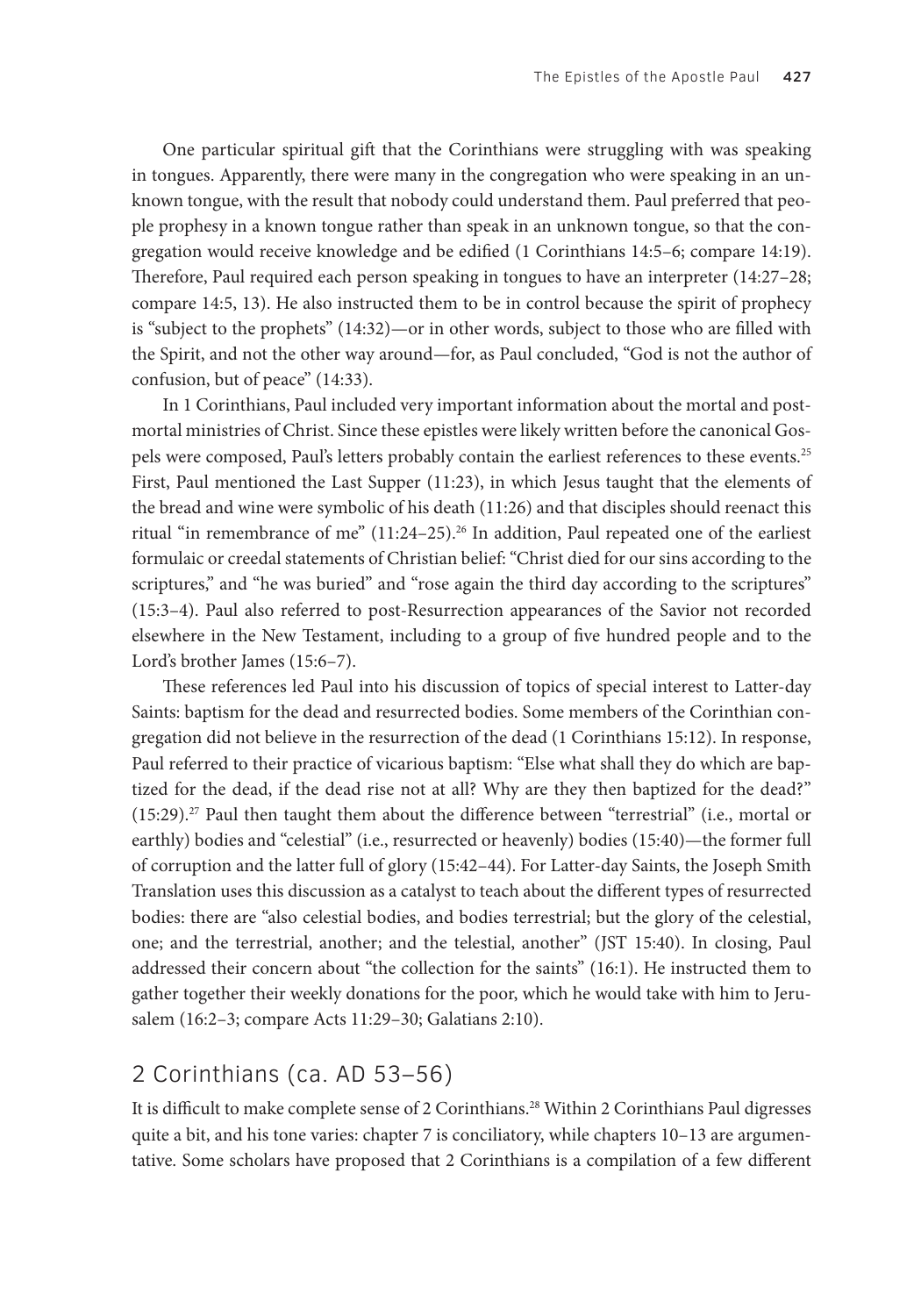letters that were later combined into one. Even if 2 Corinthians is one unified letter, it is a very mixed letter. It takes some detective work to reconstruct the context that caused Paul to write this letter.<sup>29</sup> Paul originally visited Corinth during his second mission (Acts 18:1–17). Afterward, Paul wrote a letter counseling them to avoid fellowship with immoral people (mentioned in 1 Corinthians 5:9). Paul eventually wrote a second letter (1 Corinthians), in which he instructed the Corinthians to excommunicate an immoral member of their congregation (5:13). In that letter, Paul also told them he would soon visit them and deal with the problem if they refused to do so (4:18–21). This background helps one understand the context and purpose of 2 Corinthians.

Paul's original plan seems to have been to visit the Corinthians a second time, travel from Corinth to Macedonia (northern Greece), and then return through Corinth before heading to Jerusalem (2 Corinthians 1:15–16). But it appears that the second visit to Corinth did not go very well, and Paul changed his plans to return through Corinth (2:1, 5). Members of the Corinthian congregation were offended, but Paul defended his decision, saying that he refused to return in order "to spare you" (1:23; compare 13:2, 10). So instead, Paul wrote another letter to them in which he rebuked them and hurt the feelings of some in the congregation (7:8). The identity of this letter of rebuke is uncertain, but it may be 1 Corinthians or possibly 2 Corinthians chapters 10–13, which may have been later combined with other letters to make 2 Corinthians. Paul apologized for hurting their feelings (7:8; compare 2:4) but rejoiced that they "sorrowed to repentance" (7:9).

The Corinthians apparently followed Paul's counsel to excommunicate a wicked member of their congregation, but when writing 2 Corinthians, Paul determined that "sufficient to such a man is this punishment" (2:6) and now encouraged them "to forgive him, and comfort him" (2:7) and "confirm your love toward him" (2:8). Paul praised the Corinthians and compared them to an "epistle of Christ ministered by us, written not with ink, but with the Spirit of the living God" (3:3). He also acknowledged the challenges they all faced: "We are troubled on every side, yet not distressed; we are perplexed, but not in despair; persecuted, but not forsaken; cast down, but not destroyed" (4:8–9). He admitted that while in mortality disciples "groan" because they "earnestly" desire for the Resurrection and life with God (5:2–4). But God gave the gift of Jesus Christ to humanity in order to bring about "the ministry of reconciliation" (5:18). Through the vicarious atonement of his Son, humans may be "reconciled to God" (5:19–21).<sup>30</sup>

Paul reminded the Corinthians to avoid fellowship with anyone who may be involved in wickedness: "Be ye not unequally yoked together with unbelievers" (2 Corinthians 6:14; compare 1 Corinthians 5:9). And for those who may be involved with such individuals or behavior, Paul exhorted them using language from Isaiah 52:11: "Come out from among them, and be ye separate, saith the Lord, and touch not the unclean thing; and I will receive you" (2 Corinthians 6:17). A revelation to the early Latter-day Saints through the Prophet Joseph Smith repeated a similar Isaian plea (Doctrine and Covenants 133:5, 14). Paul's desire for these Christians was clear: "Let us cleanse ourselves from all filthiness of the flesh and spirit, perfecting holiness in the fear of God" (2 Corinthians 7:1).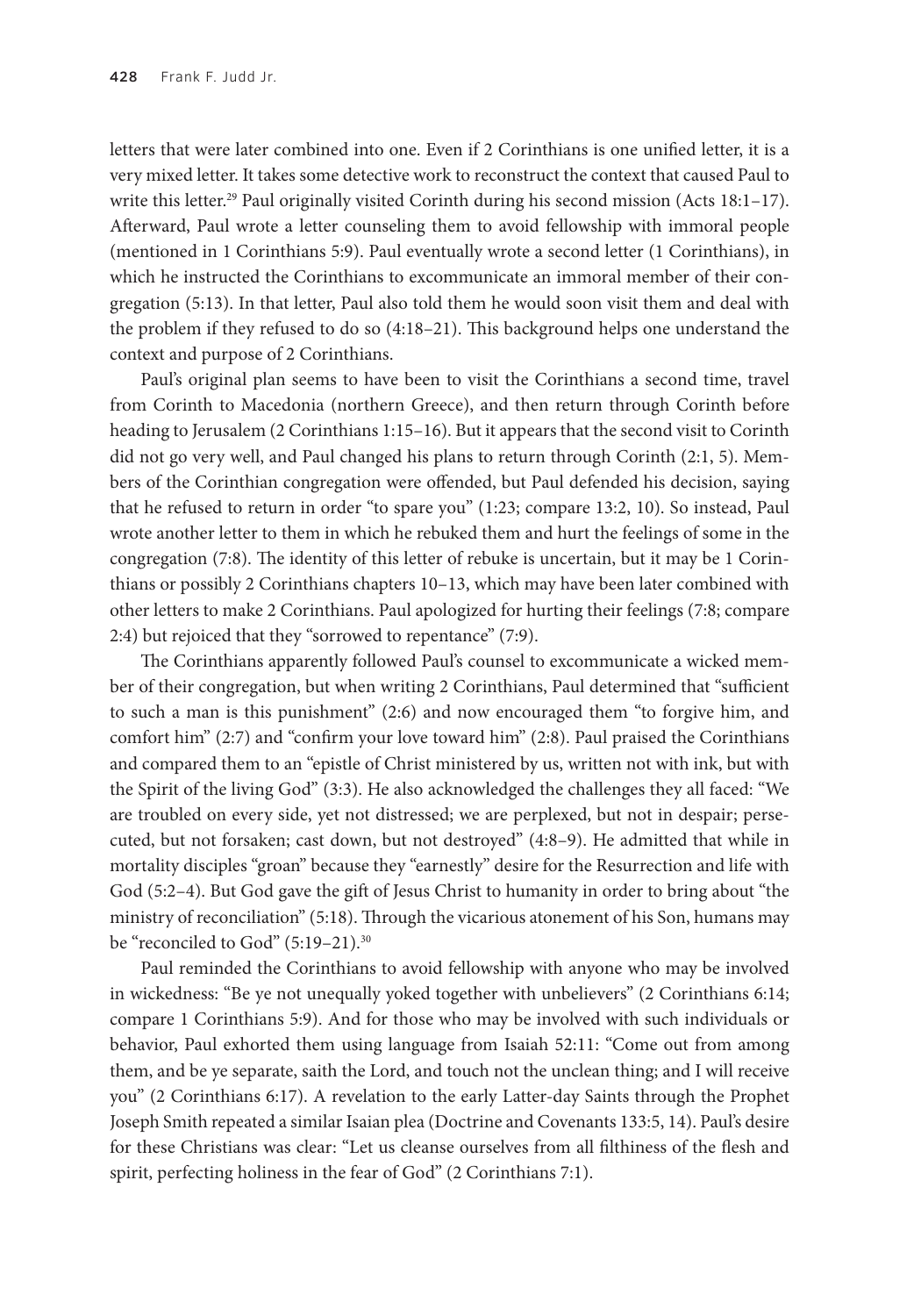The book of Acts records a prophecy of one Agabus concerning a famine "which came to pass in the days of Claudius Caesar" (Acts 11:28). It also states that disciples in the diaspora "determined to send relief unto the brethren which dwelt in Judea" (2 Corinthians 11:29), which was delivered thence "by the hands of Barnabas and Saul" (11:30). When Paul visited Jerusalem, Peter requested that he "remember the poor" (Galatians 2:10), which Paul indicated he was already eager to do. Collecting alms for the poor was a regular part of Paul's ministry. He reminded the Corinthians of the generosity of the saints in Macedonia (2 Corinthians 8:1–5), possibly a reference to the congregation in Philippi (Philippians 4:15–16). Accordingly, Paul taught the Corinthians to give generously, "not grudgingly, or of necessity: for God loveth a cheerful giver" (2 Corinthians 9:6–7; compare 1 Corinthians 16:2–3).

Earlier, Paul had told the members of the congregation, "I am the least of the apostles, that am not meet to be called an apostle, because I persecuted the church of God" (1 Corinthians 15:8–9). Paul wrote these words in humility, but some may have been using them to challenge Paul's authority and character (2 Corinthians 10:8–10). So in response, Paul felt compelled to "boast" (or assert) his authority, which was not outside his "measure" (or stewardship) as an apostle (10:13; compare Romans 11:13). In the King James Version, Paul referred to his critics as "the very chiefest apostles" (2 Corinthians 11:5; 12:11), a sarcastic reference to them as self-proclaimed "super-apostles" (NIV). He identified them as Jewish Christians: "Hebrews . . . Israelites . . . the seed of Abraham" (11:22) and exposed these pretenders as "false apostles, deceitful workers, transforming themselves into the apostles of Christ" (11:13).

It seems that these Judaizers were teaching that Paul was not a real apostle because he did not demonstrate all the "signs of an apostle" (2 Corinthians 12:12–13). Paul taught the Corinthians that he had an apostolic right to accept temporal assistance from members of the church, but he refused this assistance from the Corinthians (1 Corinthians 9:6, 12; compare 2 Thessalonians 3:8–9). Instead, he "robbed other churches" (2 Corinthians 11:8), meaning he accepted such assistance from them, specifically from the Christians in Macedonia (11:9). This perceived inconsistency apparently offended some of the Corinthians (11:7). Paul was earnestly trying to not burden the Corinthians with a demand for temporal support (11:8; 12:15–16). In what may be a sarcastic response, Paul apologized: "forgive me this wrong" (12:13). Paul closed the epistle by reminding the Corinthians that his written response to them was intended for their "edification" and not for their "destruction" (13:10).

#### Romans (ca. AD 53–56)

It is apparent that Paul wrote his epistle to the Romans before he ever visited Rome.<sup>31</sup> The book of Acts records that during his third mission, Paul traveled through Macedonia and Achaia (i.e., northern and central Greece) and was inspired to decide that after he returned to Jerusalem he should travel to Rome (Acts 19:21). In Acts, Paul also stated that his purpose in returning to Jerusalem was to "bring alms to my nation, and offerings" (24:17). In his epistle to the Romans, Paul indicated that he was currently bringing contributions from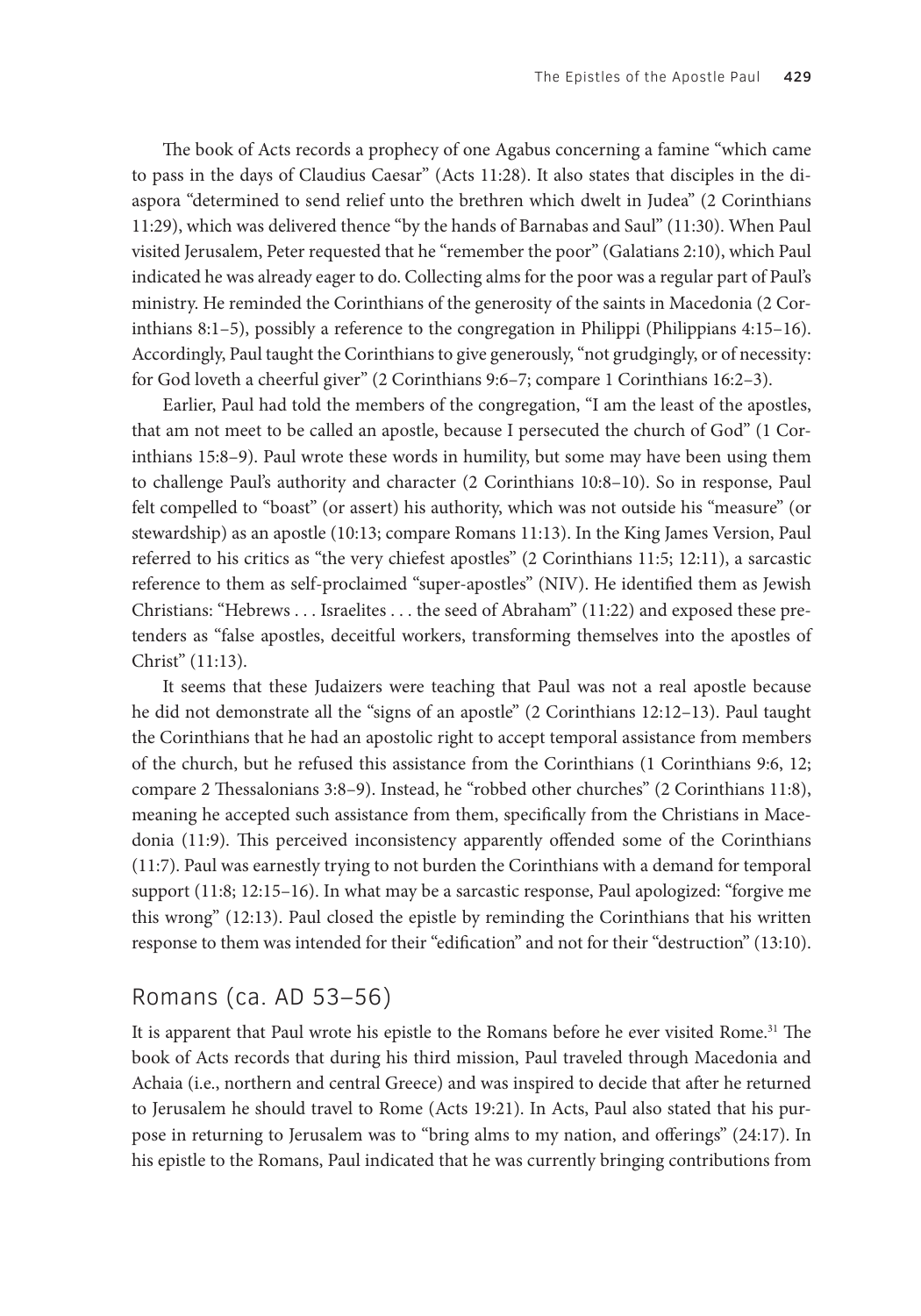the Christians in Macedonia and Achaia "for the poor saints which are at Jerusalem" and that after he did so he would travel to Rome (Romans 15:25–28). The book of Acts also explains that as Paul traveled up the coast of Italy on his journey from Caesarea, "the brethren" (28:15) from Rome came to meet him. Thus, Paul was not Rome's first missionary, and Christianity was established there before he arrived. If Paul did not establish the church in Rome, why then did he write the Epistle to the Romans?

There are a number of reasons why Paul wrote this letter. Paul indicated that he wanted to share the gospel among those in Rome, so that he "might have some fruit among you also" (Romans 1:13). Typically, Paul desired to preach in locations where nobody else had preached before so that he would not "build upon another man's foundation" (15:20). Thus Paul's desire to preach among the Romans is noteworthy. In addition, Paul's declaration to the Romans that he was "not ashamed of the gospel of Christ" (1:16) is curious. It seems that Paul was responding to those in Rome who were critical of him, in particular concerning his missionary work among Gentiles, for he stated: "I have written the more boldly unto you . . . that the offering up of the Gentiles might be acceptable [to you]" (15:15–16). Why would Paul want the Romans to understand and accept him? One reason may be that he desired temporal assistance from them in order to get to Spain (15:24, 28). Christians in Rome would be less willing to help Paul if they did not accept his message, so Paul devoted a significant amount of space in this letter to explain his teachings about Gentiles and salvation.

Paul's audience in Rome consisted of both gentile and Jewish Christians. Although in later chapters Paul addressed ethnic Jews (Romans 4:1; 7:1), he began the letter by addressing Gentiles  $(1:5-6, 13).$ <sup>32</sup> To them Paul explained that ignorance of God's standards was not a valid excuse for bad behavior, for people were "without excuse" (1:20) because God had revealed basic truths to all humankind (1:18–20). In Book of Mormon terms, Paul was teaching something similar to what the prophet Mormon taught: "The Spirit of Christ is given to every man, that he may know good from evil; . . . wherefore ye may know with a perfect knowledge it is of God" (Moroni 7:16). Paul taught that God "will render to every man according to his deeds" (Romans 2:6). Jews who specifically had been taught the law of God through prophets and scriptures would be judged according to that standard (2:12), while Gentiles, who had received truths "by nature" and had "the law written in their hearts" or their "conscience" (2:14–15), would be judged according to that standard. And if Gentiles lived up to the standard taught by their conscience, they would be considered part of the covenant people (2:26).

Paul anticipated some questions from his audience. First, if both Jews and Gentiles could be saved, why did God have a covenant people? Paul's answer was that God had given Jews the responsibility of bringing forth the "oracles of God" (Romans 3:2), meaning the truths of God through revelation, prophets, or scripture. Second, if the Jews were chosen for such awesome responsibilities, did that mean they were better than other people? Paul responded with an emphatic no: "for all have sinned, and come short of the glory of God" (3:23; compare 3:9). Third, if all people were sinners, then how were they saved? Paul answered this question by teaching them about justification.<sup>33</sup> Justification means to be acquit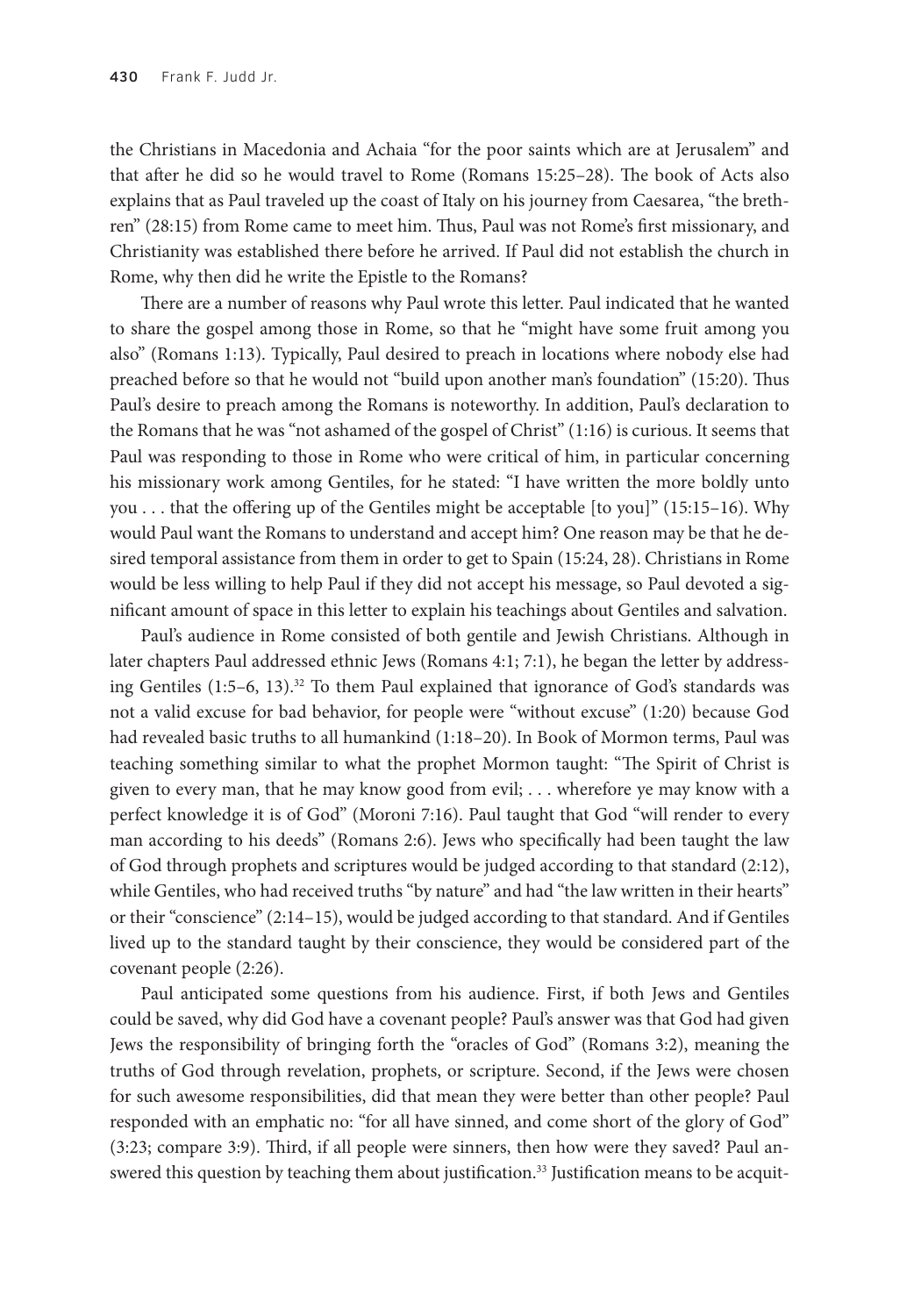ted, or pronounced innocent with respect to the law. For Paul, there were two ways to be justified. The first might be termed justification by works: when one kept all the laws all the time. Concerning this Paul taught: "Moses describeth the righteousness which is of the law, That the man which doeth those things shall live by them" (10:5; compare Leviticus 18:5). In practical terms, however, this type of justification was impossible to achieve (3:20; compare Galatians 2:16; 2 Nephi 2:5). King Benjamin in the Book of Mormon similarly reasoned: "If ye should serve [God] with all your whole souls yet ye would be unprofitable servants. . . . Ye are still indebted unto him, and are, and will be, forever and ever" (Mosiah 2:20–24). If people cannot be justified by their own merits, how can they be justified? Paul summarized: "Therefore we conclude that a man is justified by faith without the deeds of the law" (Romans 3:28; compare Galatians 2:16). This is just as the Book of Mormon prophet Jacob taught: "Remember, after ye are reconciled unto God, that it is only in and through the grace of God that ye are saved" (2 Nephi 10:24; compare 25:23).

Paul used the example of Abraham to prove his point. If Abraham had been justified by works, Paul reasoned, he could boast in his own ability that he had earned salvation (Romans 4:2). But the story of Abraham in Genesis says that before Abraham performed the good work of circumcision, "he believed in the Lord; and [the Lord] counted it to him for righteousness [i.e., justification]" (Genesis 15:6). Thus, Paul pointed out that Abraham was justified while he was still uncircumcised, and that circumcision was a sign of the justification God had already bestowed upon Abraham because of his faith (Romans 4:10–11).

Another question Paul addressed concerned the role of good works in the process of justification. On the one hand, Paul taught the importance of doing good works: "For not the hearers of the law are just before God, but the doers of the law shall be justified" (Romans 2:13). On the other hand, however, Paul concluded that people are "justified by faith" (3:28). If a person was justified by faith, then why should he or she perform good works? Paul explained his answer by referring to the symbolism associated with baptism, which recalled the death of Jesus Christ, being symbolic of his burial and resurrection (6:3–5). But baptism was also reminiscent of the ending of a Christian's old life serving sin and the beginning of his or her new life as a disciple who does not serve sin (6:4–6). Thus, followers of Christ do good works not because they can earn salvation, but because they are new creatures in Christ who love and obey him, just as Jesus taught: "If ye love me, keep my commandments" (John 14:15; compare 2 Corinthians 5:17).<sup>34</sup>

Yet, as Paul admitted, there existed an internal struggle within every human heart: "For what I would, that I do not; but what I hate, that do I" (Romans 7:15), or in other words: "For I do not do what I want, but I do the very thing I hate" (7:15 NRSV). According to Paul, "I know that in me (that is, in my flesh,) dwelleth no good thing: for to will is present with me; but how to perform that which is good I find not. For the good that I would I do not; but the evil which I would not, that I do" (7:18–19). The Book of Mormon prophet Nephi lamented concerning this same struggle: "O wretched man that I am! Yea, my heart sorroweth because of my flesh; my soul grieveth because of mine iniquities . . . because of the temptations and the sins which do so easily beset me" (2 Nephi 4:17–18). How does one overcome this di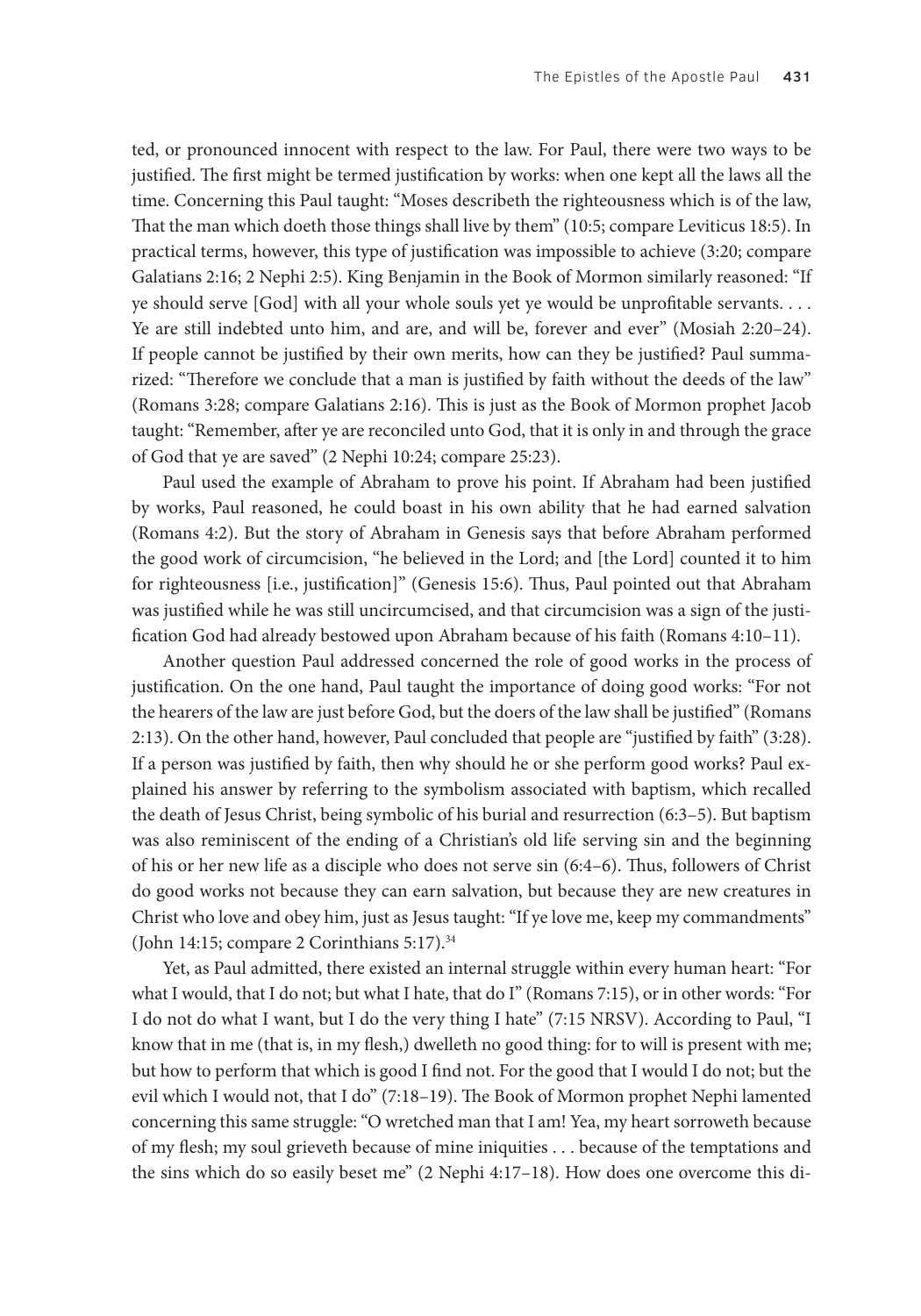lemma? Paul exclaimed as Nephi: "O wretched man that I am! who shall deliver me from the body of this death? I thank God [it is] through Jesus Christ our Lord" (Romans 7:24–25), through whom we become "more than conquerors" (8:37). "For," as Paul concluded, "the sufferings of this present time are not worthy to be compared with the glory which shall be revealed in us" (8:18).

Paul also perceived that his Roman audience did not fully understand what it meant to be a member of the covenant people, the house of Israel. Paul clarified his enigmatic statement "They are not all Israel, which are of Israel" (Romans 9:6) with the following explanation: "They which are the children of the flesh [or literal descendants of Abraham], these are not the children of God: but the children of the promise [or those who make and keep covenants] are counted for the seed" (9:8). This was likewise what Nephi taught: "As many of the Gentiles as will repent are the covenant people of the Lord; and as many of the Jews as will not repent shall be cast off; for the Lord covenanteth with none save it be with them that repent and believe in his Son" (2 Nephi 30:2; compare 3 Nephi 16:13).

Paul anticipated that some of the Roman Christians might conclude that the Lord loved the Gentiles but not his own people. Paul responded, "My heart's desire and prayer to God for Israel is, that they might be saved" (Romans 10:1). In order to achieve this, Paul said, he wanted to provoke his people to follow his example (11:13–14). But Paul said that they were "ignorant" of the way that God truly justified his people and were "going about to establish their own righteousness" (10:3). If, however, the law of Moses was not intended to provide a way for God's people to justify themselves by their own works, then what was the purpose of the law of Moses? Paul taught: "Christ is the end of the law for righteousness to every one that believeth" (10:4; compare Galatians 3:24). In other words, as Amulek taught in the Book of Mormon, "this is the whole meaning of the law, every whit pointing to that great and last sacrifice; and that great and last sacrifice will be the Son of God" (Alma 34:14). Thus the law of Moses did not provide salvation, but was given to teach about Christ, just as Abinadi taught: "It is a shadow of those things which are to come," but "redemption cometh through Christ the Lord" (Mosiah 16:14–15).

Paul warned the Gentiles among his audience, using imagery of grafting and the olive tree.35 He stated that some of the natural branches of the tree of Israel had been "broken off " because of wickedness (Romans 11:17). This was similar to the imagery employed by the nonbiblical prophet Zenos, whose allegory has been preserved in the writings of the Book of Mormon prophet Jacob (Jacob 5:1–9). At the same time, however, Paul cautioned the gentile Christians: "For if God spared not the natural branches, take heed lest he also spare not thee" (Romans 11:21; compare 2 Nephi 30:2). And if the house of Israel did not continue in "unbelief," then "God is able to graft them [i.e., Israel] in again" (Romans 11:23). Paul informed his audience that Israel's "blindness" to the truth of the gospel would continue "until the fulness of the Gentiles be come in" (11:25). Modern revelation teaches that the house of Israel will remain in their state of unbelief "until the times of the Gentiles be fulfilled," when "a light shall break forth among" the house of Israel, which shall be "the fulness of [the] gospel" (Doctrine and Covenants 45:19, 25, 28). Nephi similarly clarified: "After the Gentiles had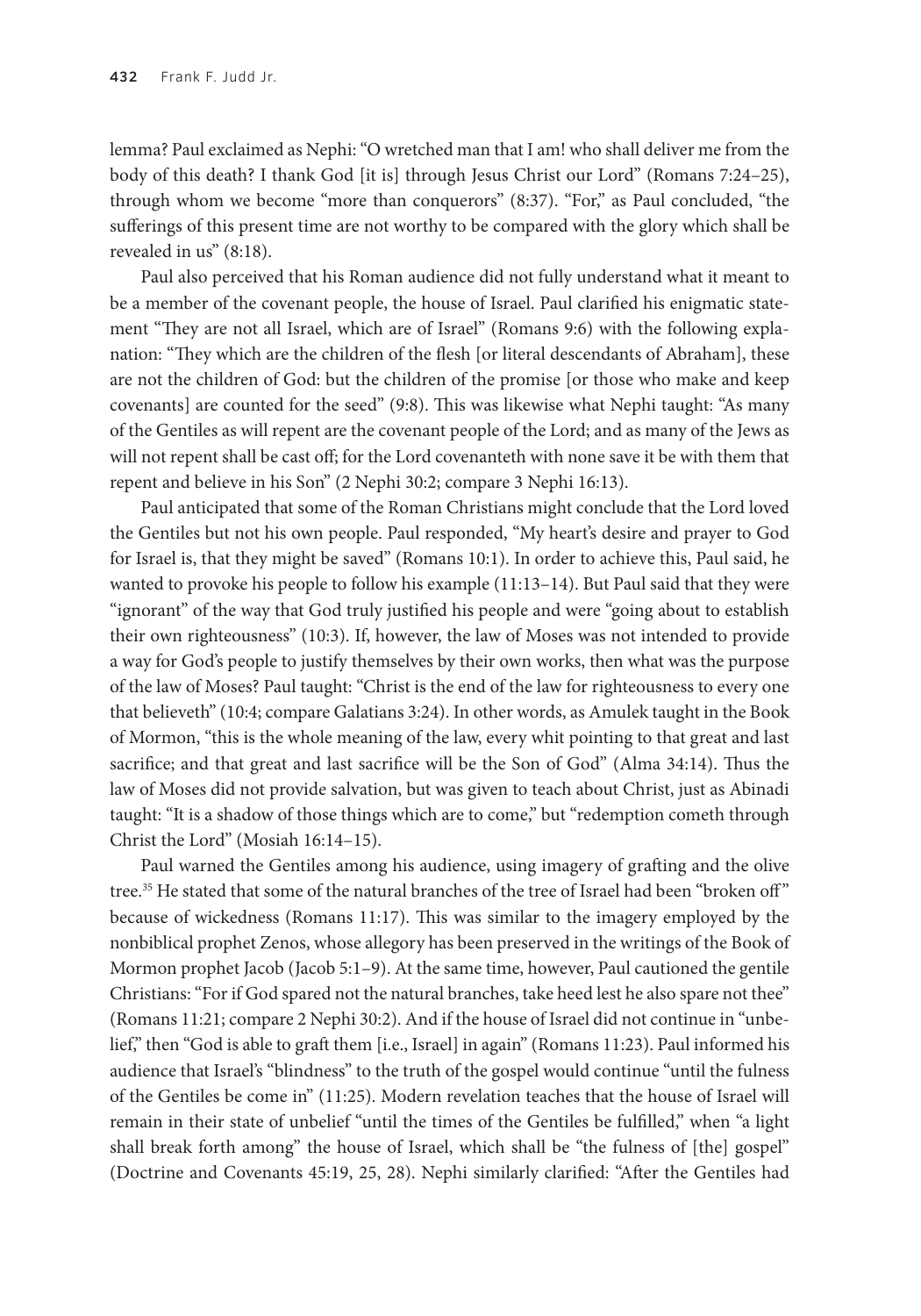received the fulness of the Gospel, the natural branches of the olive tree, or the remnants of the house of Israel, should be grafted in, or come to the knowledge of the true Messiah, their Lord and their Redeemer" (1 Nephi 10:14). And thus Paul concluded that eventually "all Israel shall be saved" (Romans 11:26). Therefore, all disciples had a responsibility to "present [their] bodies a living sacrifice, holy, acceptable unto God" (12:1).

In the final chapters of Romans, Paul addressed some practical issues. First, he exhorted all Christians to "be subject unto the higher powers," for "the powers that be are ordained of God" (13:1). Paul was evidently referring to civic government, a concept he considered inspired of God and to which Christians ought to pay proper taxes (13:7). Using similar language, a modern revelation teaches: "Let no man break the laws of the land. . . . Wherefore, be subject to the powers that be, until he reigns whose right it is to reign, and subdues all enemies under his feet" (Doctrine and Covenants 58:21–22). The Joseph Smith Translation of Paul's exhortation, however, states that "there is no power *in the church* but of God" (JST Romans 13:1; emphasis added). Rather than always being considered a restoration of the original text, the Joseph Smith Translation sometimes functions as inspired application, alerting readers to additional insights not intended by the original writer.<sup>36</sup> Thus Paul counseled Christians to submit to secular government, and the Joseph Smith Translation adds the concept that Christians should submit to ecclesiastical government. Both lessons are true and relevant.

Second, Paul taught his audience about proper tolerance between the church members. Some issues within the church were open to personal choice. Some of the Roman Christians seem to have been vegetarians, possibly avoiding meat because they thought it might have been offered up as sacrifice to a pagan idol (compare Acts 15:20; 1 Corinthians 8:7). Paul's personal opinion was that this kind of prohibition was unnecessary (he referred to these Christians as "weak"), "for one believeth that he may eat all things: another, who is weak, eateth herbs [i.e., only vegetables]" (Romans 14:2). But Paul allowed all Christians personal choice in the matter and called for mutual tolerance: "Let not him that eateth [meat] despise him that eateth not; and let not him which eateth not [meat] judge him that eateth" (14:3). Paul also warned Christians who ate meat to not use their freedom to do so as an excuse to make others feel bad: "If thy [vegetarian] brother be grieved with thy meat [eating] . . . destroy not him with thy meat [eating]. . . . For the kingdom of God is not meat and drink; but righteousness, and peace, and joy in the Holy Ghost" (14:15, 17). Rather, they ought to be patient with those of a different opinion (15:1–2). Whether one ate meat or not, Paul declared, "we shall all stand before the judgment seat of Christ. . . . Let us not therefore judge one another any more" (14:10, 13).

Paul concluded his letter by recommending to the Christians in Rome a certain woman named Phebe, who was a "servant of the church which is at Cenchrea" (Romans 16:1).<sup>37</sup> Phebe seems to have held ecclesiastical authority as a "servant" (from the Greek word for "deaconess") in the church—possibly functioning similarly to a modern Relief Society general president. Paul encouraged the Roman Christians to "receive her in the Lord" and also to "assist her in whatsoever business she hath need of you" (16:2). It is interesting that at the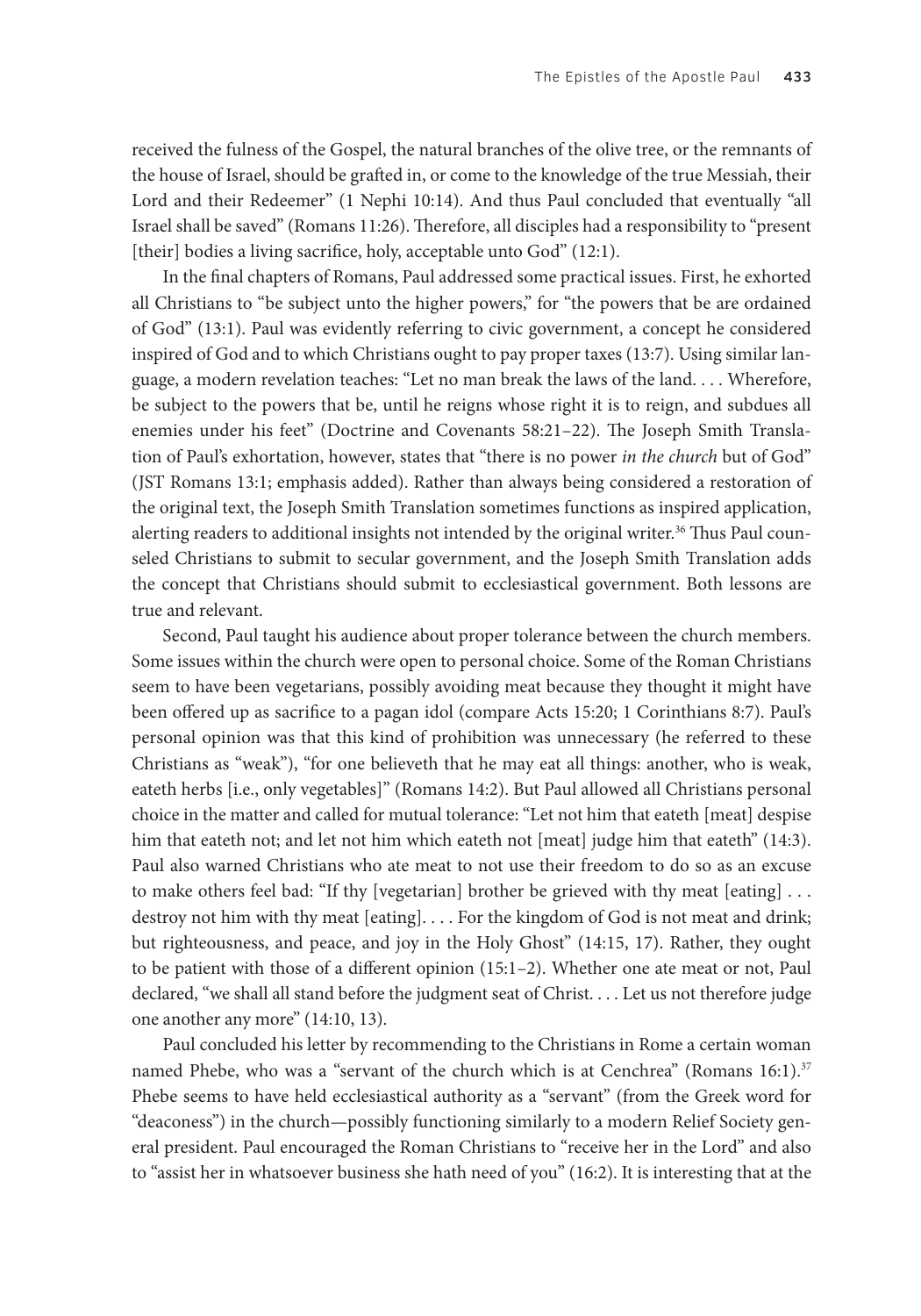end of Paul's many greetings, we find this interjection: "I Tertius, who wrote this epistle, salute you in the Lord" (16:22). This is evidence that Paul did not physically write all of his own letters, but rather that he used scribes, who wrote down Paul's instruction.<sup>38</sup> Tertius apparently also knew some of the Christians in Rome and sent his own personal greeting to them.

# Philippians (ca. AD 58–62)

Paul visited Philippi on his second mission after "a man of Macedonia" appeared to him in a vision and pled for him to "come over into Macedonia, and help us" (Acts 16:9).<sup>39</sup> There he taught and baptized the first "European" converts: Lydia and her household (16:14–15). Paul and Silas were beaten and imprisoned for casting out an evil spirt from a girl who brought her masters financial gain (16:16–24). The next day, when the keeper of the prison said they were free to go, Paul reminded him that the magistrates had unjustly beaten and imprisoned Roman citizens (16:35–38). The magistrates were naturally very concerned about this and subsequently "came and besought them, and brought them out, and desired them to depart out of the city" (16:38–39).

Among those Paul addressed at Philippi were "the bishops and deacons" (Philippians 1:1). The modern organization of The Church of Jesus Christ of Latter-day Saints familiar to members is one bishop presiding over a single group, or ward, of members. But Paul's words reflect a very early ecclesiastical structure with a group of "bishops" (the Greek word for "overseers") and a group of "deacons" (the Greek word for "servants"). This later developed into the concept of a monepiscopacy, or one bishop per congregation (compare 1 Timothy 3:2; Titus 1:7).40 Paul referred to his "bonds" (Philippians 1:7, 13) and was therefore in prison somewhere. Philippians is thus one of Paul's four so-called prison letters (including Ephesians, Colossians, and Philemon). Paul's experience in prison caused him to reflect on his innermost desires, whether he preferred to die and return to his heavenly home or to live and continue his missionary labors: "I am in a strait betwixt two, having a desire to depart, and to be with Christ; which is far better: Nevertheless to abide in the flesh is more needful for you" (1:23–24). Paul concluded, however, that he would "abide and continue with [them]" (1:25).

Paul employed an early Christian hymn to encourage the Philippians to follow the example of Jesus Christ.<sup>41</sup> According to Paul, Christ, who was originally "in the form of God" (Philippians 2:6), came to earth in "the form of a servant" (2:7). The emphasis of these phrases was on Christ's divine and mortal identities and natures rather than on merely his physical appearance. Christ "thought it not robbery to be equal with God" (2:6), meaning that he did not think that his premortal divine status was something he should selfishly hold on to. Rather, Christ came to earth and "made himself of no reputation" and "was made in the likeness of men" (2:7), or literally, "he emptied himself" of a certain measure of his premortal glory and "became mortal."<sup>42</sup> As a mortal man, Christ "humbled himself, and became obedient unto death, even the death of the cross" (2:8). These teachings on the incarnation were similar to what Nephi's angel referred to as "the condescension of God" (1 Nephi 11:26). Nephi saw in vision the birth of Christ into mortality (11:19–20) as well as his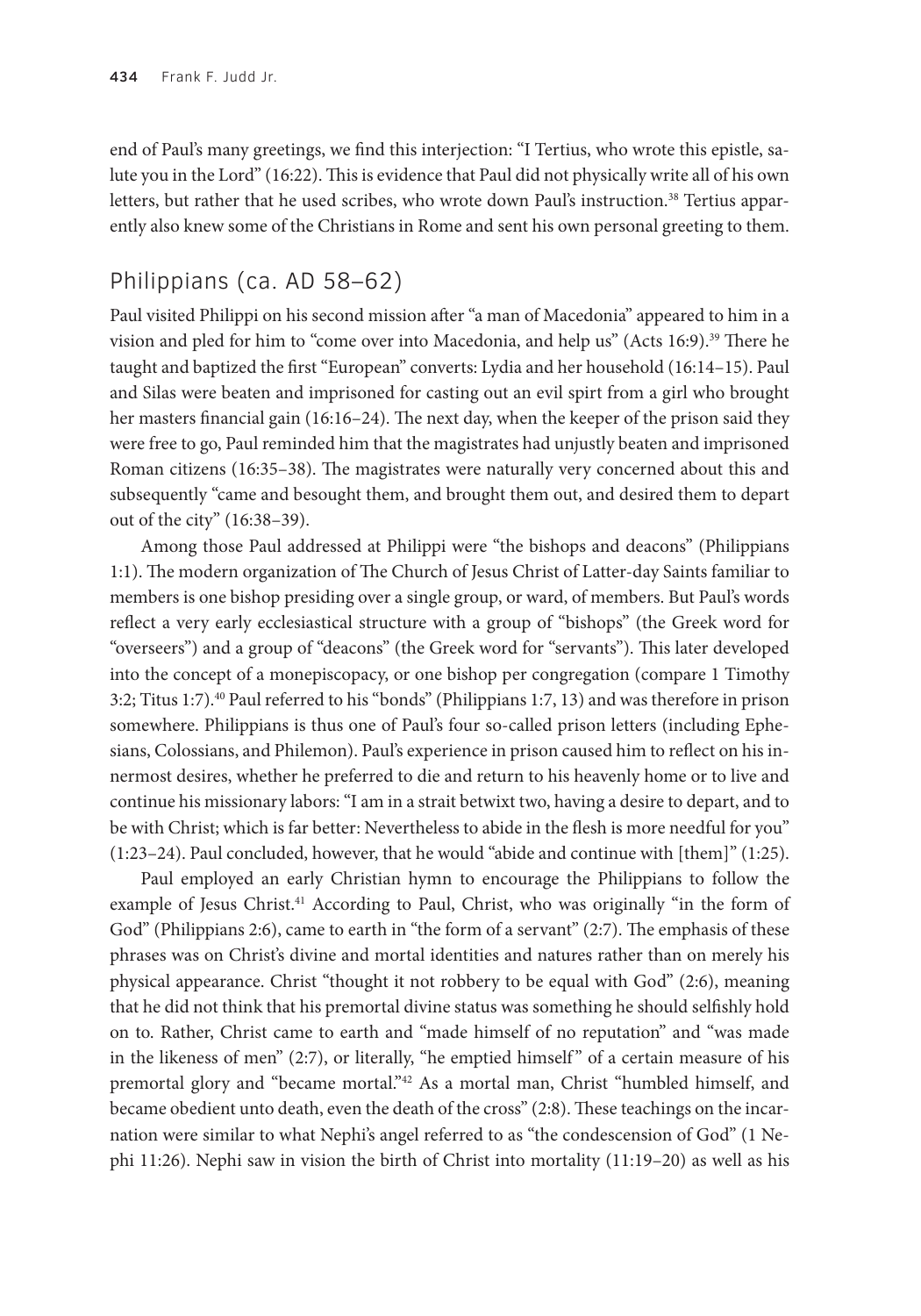suffering and crucifixion (11:32–33). Modern revelation teaches that after Christ "descended below all things," he also "ascended up on high" (Doctrine and Covenants 88:6). Similarly, Paul taught that after Christ suffered death on the cross, "God also hath highly exalted him, and given him a name which is above every name" and that "every tongue should confess that Jesus Christ is Lord" (Philippians 2:9, 11).<sup>43</sup>

There seem to have been some among the Philippians who claimed authority because of their Jewish lineage and who desired others to submit to circumcision of the flesh (Philippians 3:3; compare Colossians 2:11). Paul countered this claim of Judaizers by emphasizing his own Jewish background: "Circumcised on the eighth day, of the stock of Israel, of the tribe of Benjamin, an Hebrew of the Hebrews; as touching the law, a Pharisee; concerning zeal, persecuting the church; touching the righteousness which is in the law, blameless" (Philippians 3:5–6). But Paul reminded them that a noteworthy Jewish heritage was not important in the eternal perspective: "What things were gain to me, those I counted loss for Christ" and "count them but dung, that I may win Christ" (3:7–8). Paul encouraged his audience to have the same perspective (3:15).

In conclusion, Paul exhorted the Philippians to focus on "whatsoever things are true, . . . honest, ... just, ... pure, ... lovely, ... [and] of good report" and having to do with "virtue . . . [and] praise" (Philippians 4:8). This is part of "the admonition of Paul" referred to in the thirteenth article of faith, which Latter-day Saints seek to emulate. Paul proudly acknowledged the generosity of the Philippians: "For even in Thessalonica ye sent once and again unto my necessity" (4:16). Paul had earlier informed the Corinthians about the generosity of "the churches of Macedonia" who, though they were in "deep poverty," freely gave in abundance (2 Corinthians 8:1–2). Paul was evidently referring to the Christians in Philippi. Paul ended his letter by sending greetings from "they that are of Caesar's household" (Philippians 4:22). Most scholars have understood this reference to mean that Paul was writing from prison in Rome, but it is at least possible that "Caesar's household" could also refer to the household of a local Roman governor elsewhere in the empire.<sup>44</sup>

#### Ephesians (ca. AD 58–62)

There are some difficult issues associated with this letter.<sup>45</sup> The book of Acts narrates how Paul called the elders of Ephesus to meet him in Miletus and then spoke to them of his three-year ministry among them and his great love and affection for them (20:17–20, 31). Yet, unlike his other letters, Paul did not send any personal greetings to specific individuals in this correspondence and hoped that the audience had heard of his service toward them (Ephesians 3:2). In addition, the phrase "at Ephesus" (1:1) is absent from some of the earliest manuscripts of this letter. These facts have caused some scholars to question the authenticity of this letter as well as its destination. But it is evident that Paul had great concern for the Christian communities to the east of Ephesus, such as Colossae and Laodicea, even though they had "not seen [his] face in the flesh" (Colossians 2:1). It is therefore reasonable to conclude that this letter was originally a circular letter Paul intended for the Christian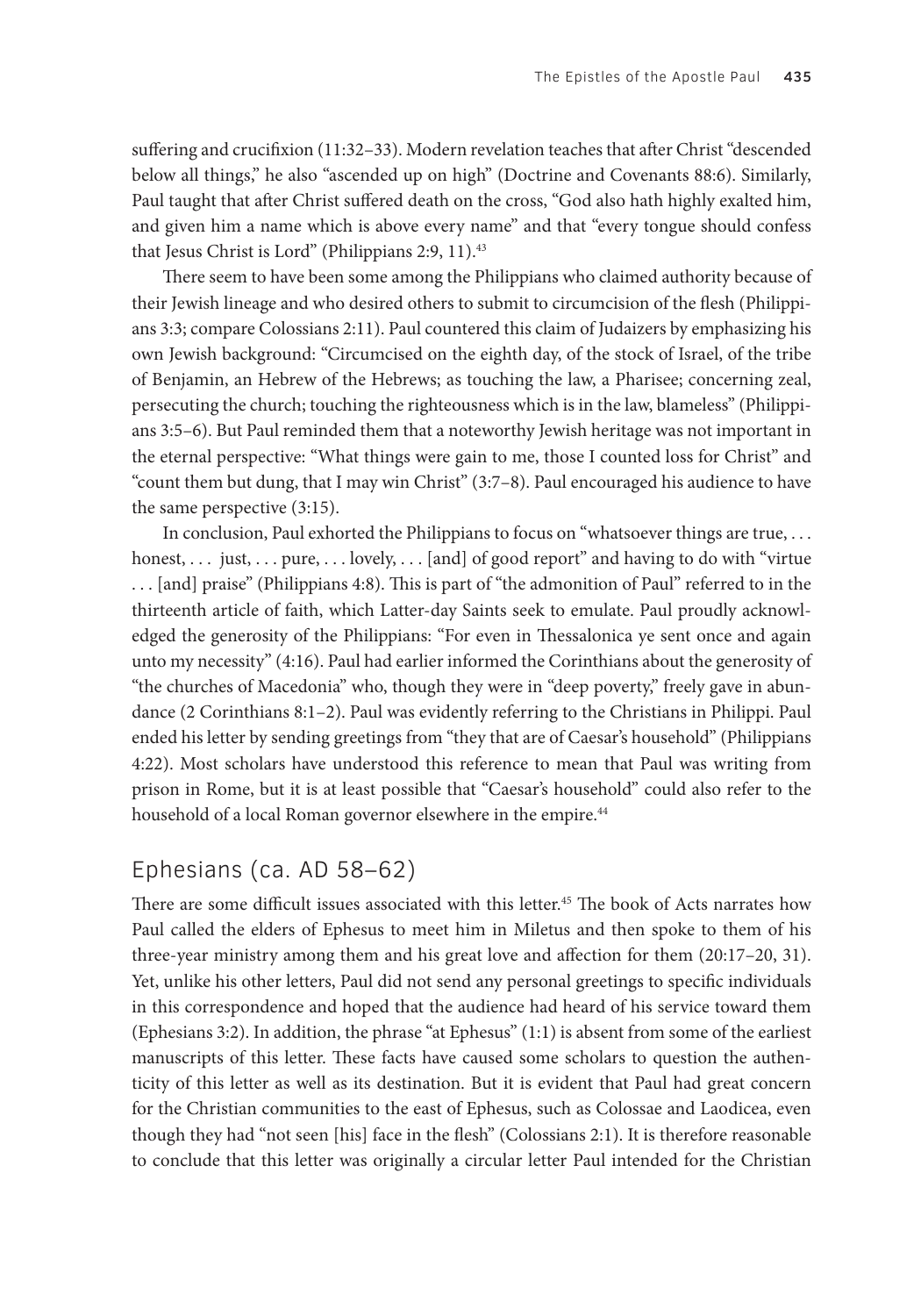congregations in and around Ephesus, similar to the nature of his letter to "the churches of Galatia" (Galatians 1:2). Paul's letter to the Ephesians was written while Paul was imprisoned (Ephesians 6:20), probably in Rome, but perhaps elsewhere.

Paul began this epistle by teaching his audience that they had been "sealed with that holy Spirit of promise" (Ephesians 1:13).<sup>46</sup> Modern revelation identifies the "Holy Spirit of promise" as the "Comforter," which the Lord promised his disciples "as is recorded in the testimony of John" (Doctrine and Covenants 88:3). In that Johannine account, Jesus clearly taught that the "Comforter" was "the Holy Ghost" (John 14:26). Paul identified this as "the earnest of our inheritance" (Ephesians 1:14; compare 2 Corinthians 1:22; 5:5). The earnest money was essentially a down payment, promising that the full amount would be paid at a future point. In antiquity, letters could be "sealed" with a wax or clay seal that was stamped with an insignia identifying the person who wrote the letter and indicating that the contents of the letter were approved by the writer. Paul explained that Christians were sealed by the Holy Ghost (Ephesians 1:13). Thus, if disciples were worthy to receive the Holy Ghost, it meant that they were approved of God, who gave them access to this precious down payment "until the redemption of the purchased possession" (1:14)—meaning until God paid in full and brought the righteous into his kingdom.<sup>47</sup>

There was evidently a conflict between some of the local Jewish and gentile Christians.<sup>48</sup> Paul reminded them that Jesus Christ "made both [Jews and Gentiles] one, and hath broken down the middle wall of partition between us" (Ephesians 2:14). He explained that this reconciliation was made possible through "the cross," or in other words, Christ and his atonement (2:16). The result was that Gentiles, some of whom may have previously felt as if they were outsiders, "are no more strangers and foreigners, but fellowcitizens with the saints, and of the household of God" (2:19). They became "fellowheirs" and "partakers of his promise in Christ by the gospel" (3:6). As Nephi testified, God "inviteth them all to come unto him and partake of his goodness; . . . and all are alike unto God, both Jew and Gentile" (2 Nephi 26:33). Paul testified of the unity of the church and its ordinances: "There is . . . one Lord, one faith, one baptism" (Ephesians 4:4–5) for both Jews and Gentiles. Ecclesiastical positions like apostles, prophets, and so forth were designed to help achieve this goal of unity—"for the perfecting of the saints"  $(4:11-12).49$ 

This letter also contains counsel for its audience that is applicable in an everyday setting. Paul exhorted them to "have no fellowship with the unfruitful works of darkness, but rather reprove them" (Ephesians 5:11). He encouraged them to "be filled with the Spirit" (5:18). Paul then offered some practical advice. One way to shun the darkness and fill their lives with the Spirit, he stated, was by "speaking to yourselves in psalms and hymns and spiritual songs, singing and making melody in your heart to the Lord" (5:19; compare Colossians 3:16). Living one's life by following the inspiration received through the Holy Ghost was one way to "put on the whole armour of God, that [they] may be able to stand against the wiles of the devil" (Ephesians 6:11).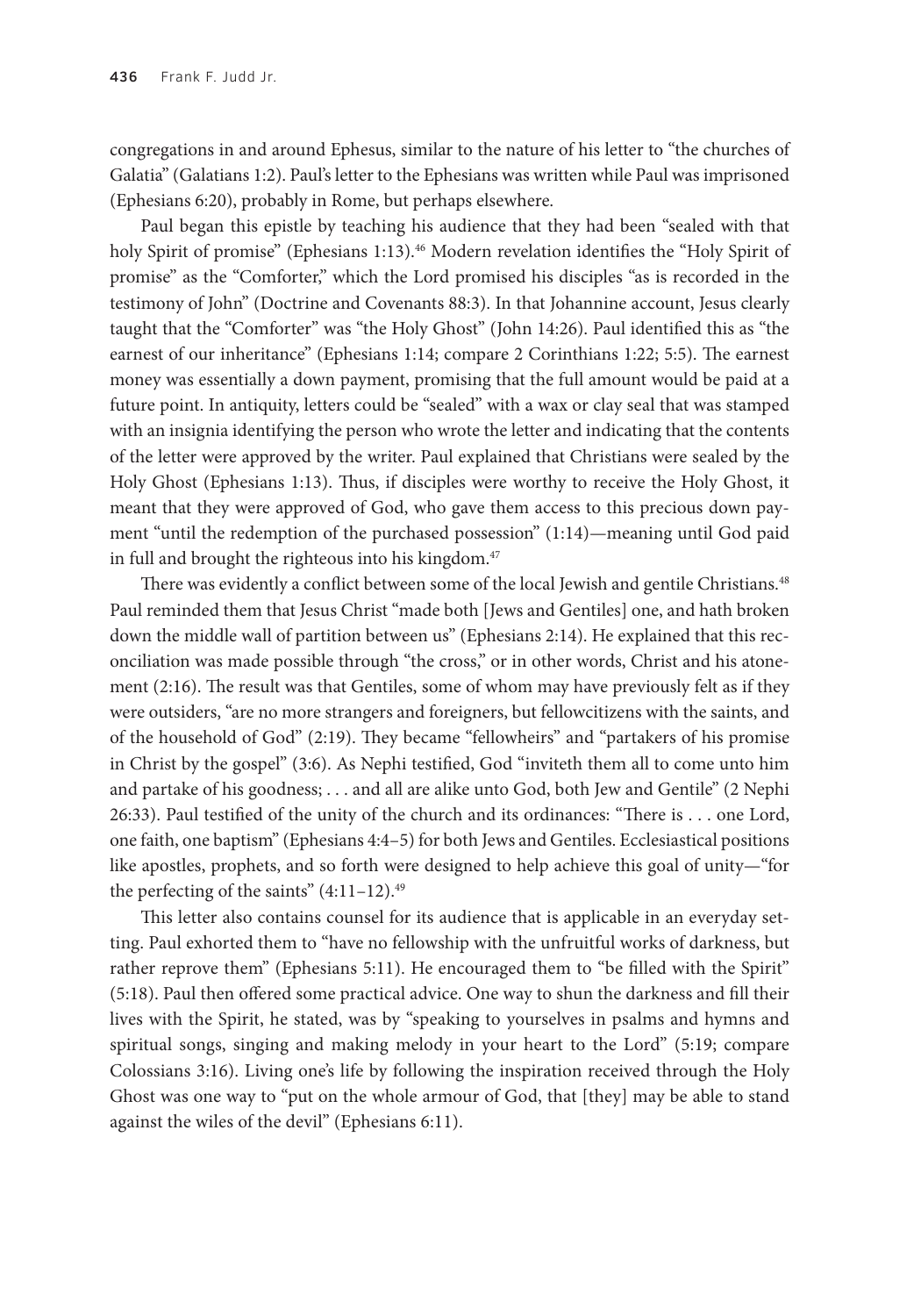## Colossians (ca. AD 58–62)

The ancient city of Colossae was located about 120 miles east of Ephesus. Paul and his companions spent considerable time evangelizing in and around Ephesus (Acts 19:10). Yet, it is apparent that Paul did not personally visit Colossae, for he included them in the category of those who "have not seen [his] face in the flesh" (Colossians 2:1). One of Paul's companions, Epaphras, was originally a member of the Colossian congregation (4:12). Epaphras informed Paul concerning the situation at Colossae, whereupon Paul wrote them a letter (1:7–8; compare 1:4). Paul wrote this letter while he was in prison somewhere (4:3), possibly in Rome. Colossae was devastated by an earthquake around the year AD 61. Since Paul made no mention of this disaster in the letter, he may have written this letter before that date.<sup>50</sup>

Paul warned the Colossians about those who were attempting to "beguile [them] with enticing words" (Colossians 2:4) and "spoil [them] through philosophy and vain deceit, after the tradition of men" (2:8). These false teachers seem to have been Judaizers who desired them to keep the regulations of the law of Moses, including circumcision and kosher food laws. Paul reminded the Colossians, "Ye are circumcised with the circumcision made without hands" (2:11), and warned them: "Let no man therefore judge you in meat, or in drink, or in respect of an holy day, or of the new moon, or of the sabbath days" (2:16). In addition, in Colossians 2:18 Paul alerted them concerning those who promised a reward for "voluntary humility" (i.e., living a celibate or ascetic lifestyle; compare 1 Corinthians 7:1) or "worshipping of angels" (i.e., venerating archangels; compare Jude 1:9).

Paul encouraged the Colossians to "let the word of Christ dwell in you richly in all wisdom; teaching and admonishing one another in psalms and hymns and spiritual songs, singing with grace in your hearts to the Lord" (Colossians 3:16). Thus, just as in his letter to the Philippians, Paul countered false notions by quoting an early Christian hymn.<sup>51</sup> This christological poem taught about the superiority of Jesus Christ, who was "the firstborn of every creature" (1:15), "the head of the body, the church," and "the firstborn from the dead; that in all things he might have the preeminence"  $(1:18).$ <sup>52</sup> Further, "by him were all things created" (1:15–16), and "he is before all things, and by him all things consist" (1:17), meaning that through Christ all life is sustained. This recalls the teachings of modern revelation that Christ is "in all and through all things. . . . This is the light of Christ . . . which is the same light that quickens your understandings; which light proceeds forth from the presence of God to fill the immensity of space—the light which is in all things, which gives life to all things" (Doctrine and Covenants 88:6–13). In sum, within Christ dwelt the "fulness" of divinity and power (Colossians 1:19; compare 2:9–10).

Paul taught the Christians in Colossae to "mortify therefore your members which are upon the earth" (Colossians 3:5). The King James Version phraseology can be confusing. Paul did not teach the Colossians to subject members of the church to humiliation, but rather to "put to death therefore what is earthly within you" (ESV)—such things as "anger, wrath, malice, blasphemy, [and] filthy communication out of your mouth" (3:8). Paul pled with them to "put off the old man with his deeds" (3:9) and to "put on the new man, which is renewed in knowledge after the image of [Christ] that created him" (3:10). This was as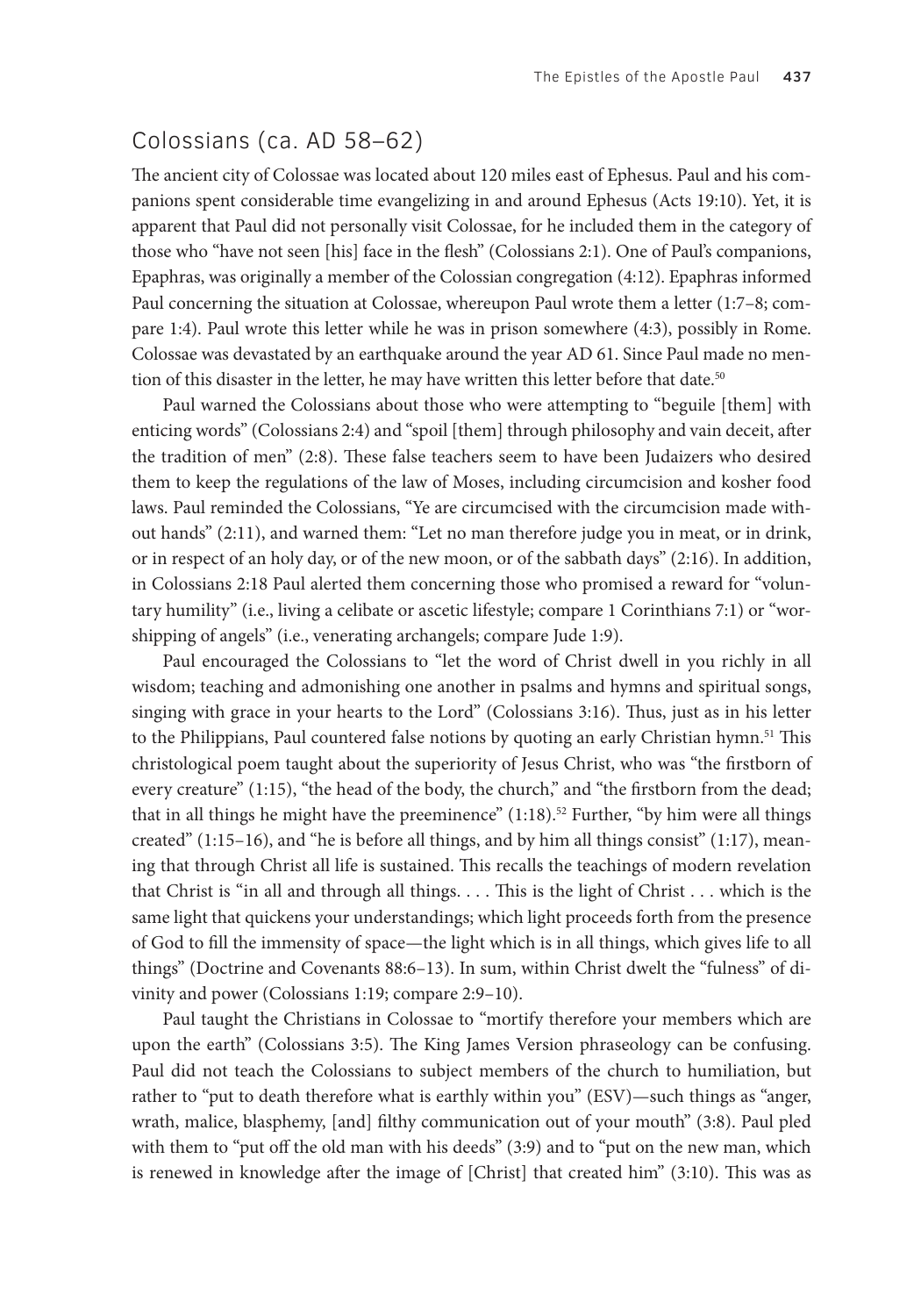King Benjamin taught the Nephites: "The natural man is an enemy to God . . . unless he yields to the enticings of the Holy Spirit, and putteth off the natural man and becometh a saint through the atonement of Christ the Lord, and becometh as a child, submissive, meek, humble, patient, full of love" (Mosiah 3:19).

Paul concluded his letter by instructing his audience that "when this epistle is read among you, cause that it be read also in the church of the Laodiceans; and that ye likewise read the epistle from Laodicea" (Colossians 4:16). This verse has important implications for understanding the earliest stages in the process of compiling the New Testament.<sup>53</sup> Eventually, congregations started to share letters. Some documents survived over time, such as the letter to the Colossians, while others did not, such as the letter to the Laodiceans. It is a safe assumption that they shared copies and kept the original letter for themselves. Over time, each community had its own collection of documents, which may have differed from another community's collection.

### Philemon (ca. AD 58–62)

Paul's letter to Philemon is the shortest of the extant Pauline Letters.<sup>54</sup> Unlike the epistles directed to entire congregations discussed above, this letter was a personal correspondence with Philemon, a Christian slave owner, concerning Onesimus, his slave.<sup>55</sup> Since we know Onesimus was from Colossae (Colossians 4:9), it is likely that Philemon was as well. And since the church members met in his house (Philemon 1:2), it is possible Philemon was a leader of the Colossian congregation. Slavery was legal in the Roman Empire, but it was not based on race. People could become slaves if they were prisoners of war or as a punishment for crime. Further, individuals could sell themselves into slavery if they could not find a better occupation to support themselves. Some slaves and slave owners converted to Christianity. In his letters, Paul occasionally encouraged Christian "servants" (i.e., slaves) to obey their masters and Christian "masters" (i.e., slave owners) to be kind to their servants (compare Ephesians 6:5–9; Colossians 3:22; 4:1). A conflict between Philemon and Onesimus seems to have been the impetus for writing this letter.

It seems that Paul and Philemon knew each other before this incident (Philemon 1:19). Onesimus had run away from Philemon (1:15), possibly because he had stolen something (1:18). Eventually Onesimus met Paul in prison and was converted to Christianity (1:10). The name *Onesimus* meant "useful" or "profitable." Using a play on words, Paul mused to Philemon concerning Onesimus, "which in time past was to thee unprofitable, but now profitable to thee and to me" (1:11). As a runaway slave, Onesimus broke Roman law, which would have merited punishment, but Paul encouraged Philemon "to receive him [back] for ever" (1:15)—however, "not now as a servant, but above a servant, a brother beloved" (1:16). Possibly being concerned that Philemon might disregard his request, Paul reminded Philemon: "If thou count me therefore a partner, receive him as myself. If he hath wronged thee, or oweth thee ought, put that on mine account. . . . I will repay it: albeit I do not say to thee how thou owest unto me even thine own self besides" (1:17–19). It is evident that Paul expected to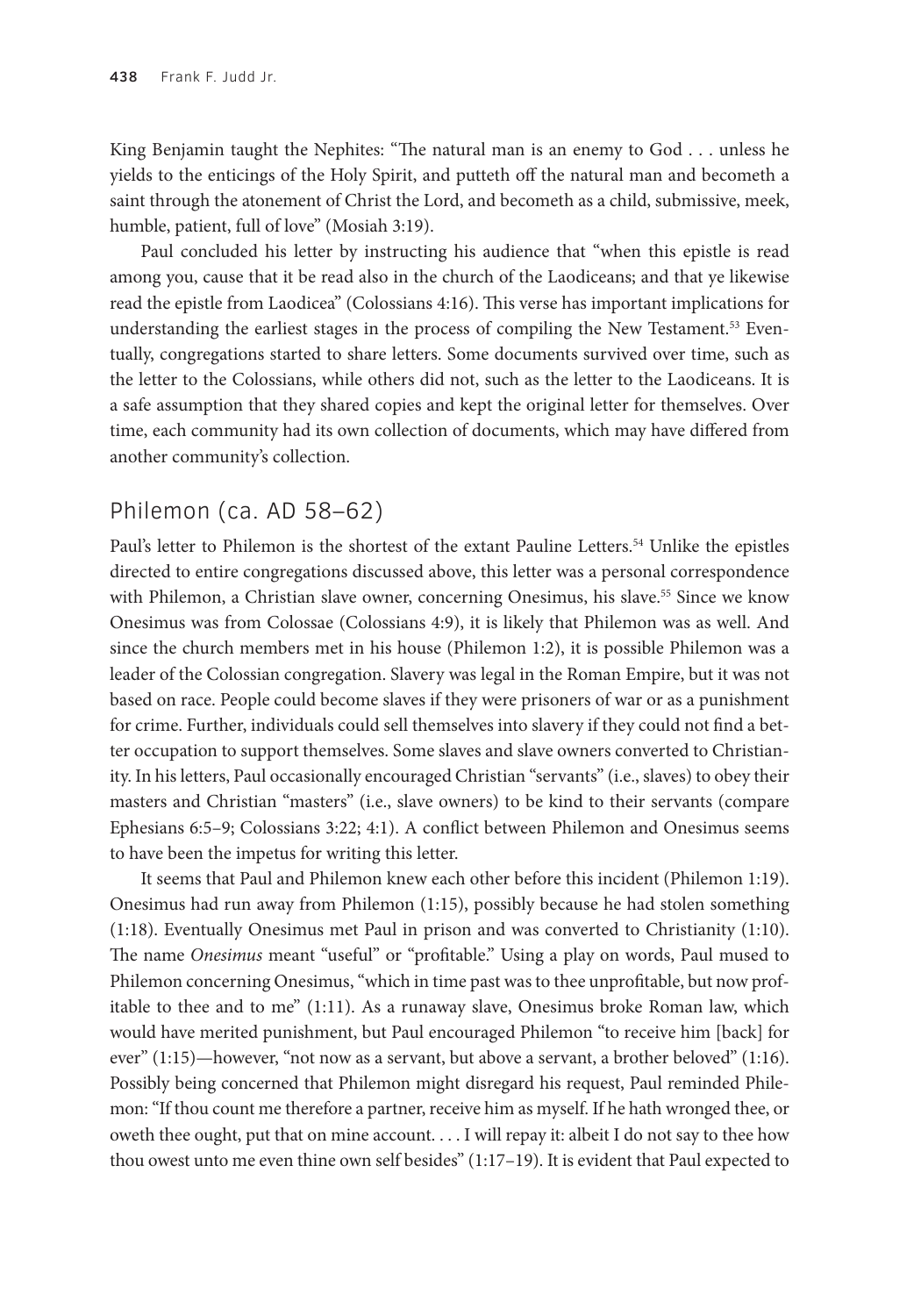be released from prison sometime in the near future, for he instructed Philemon: "Prepare me also a lodging: for I trust that through your prayers I will be given unto you" (1:22).

#### 1–2 Timothy and Titus (ca. AD 60–64)

Paul's letters to Timothy and Titus are almost certainly the last letters we have from the apostle. Timothy originally lived with his Jewish mother and Greek father in Lystra and was one of the early converts from Paul's first mission (Acts 16:1; compare 14:6–7). At the beginning of his second mission, Paul revisited the area, heard of Timothy's good reputation, and had him circumcised (16:2–3), presumably to avoid conflict when they entered synagogues. Thereafter, Timothy became one of Paul's important missionary companions, assisting Paul with the writing of many of his letters.<sup>56</sup> When Paul wrote his first letter to Timothy, we learn that Paul had left Timothy in charge of the church at Ephesus (1 Timothy 1:3).

Titus was also an early convert—a Gentile who apparently was in Antioch when Judaizers from Judea were preaching that gentile converts must be circumcised and keep the law of Moses (Acts 15:1; compare Galatians 2:1–3). Paul and Barnabas were so concerned about this that they took the uncircumcised Titus with them to Jerusalem as a kind of test case while they discussed the matter with church leaders, who agreed that gentile converts like Titus did not need circumcision (Galatians 2:1–3; compare Acts 15:2, 19). Titus, like Timothy, became an important missionary companion to Paul (2 Corinthians 8:23). In his letter to Titus, Paul indicated that he and Titus had been preaching together on the island of Crete and that he left Titus to continue the missionary work there (Titus 1:5).

Paul's letters to Timothy and Titus are often called the Pastoral Epistles.<sup>57</sup> This designation stems from the fact that these letters were from one "pastor" or shepherd (Paul) to another "pastor" or shepherd (Timothy and Titus) concerning "pastoring" or shepherding the church members over whom they had stewardship. Some scholars consider these letters pseudonymous—written by someone else in the name of Paul. Reasons for this conclusion include that these letters use vocabulary that is not found in Paul's earlier letters and that some of the issues addressed in these letters, such as warning against a form of Gnosticism (1 Timothy 6:20), reflect major issues of later second-century Christianity. While Latter-day Saints acknowledge these concerns, they can be resolved by recalling that Paul used scribes to compose his letters (compare Romans 16:22), which may account for differences in vocabulary, and that these letters were written toward the end of Paul's life, which could explain the references to issues that became more fully developed in later Christianity.<sup>58</sup>

Paul began his first letter to Timothy by cautioning him to not "give heed to fables and endless genealogies, which minister questions, rather than godly edifying" (1 Timothy 1:4; compare Titus 1:14; 3:9). When Latter-day Saints hear the word *genealogy*, they think of family history work, but this was not what Paul had in mind. Toward the end of this letter, Paul instructed Timothy to avoid "oppositions of science falsely so called" (1 Timothy 6:20). The word translated as "science" is the Greek word *gnosis*, which means "knowledge." Thus, Paul was concerned that some Christians were claiming and teaching special knowledge,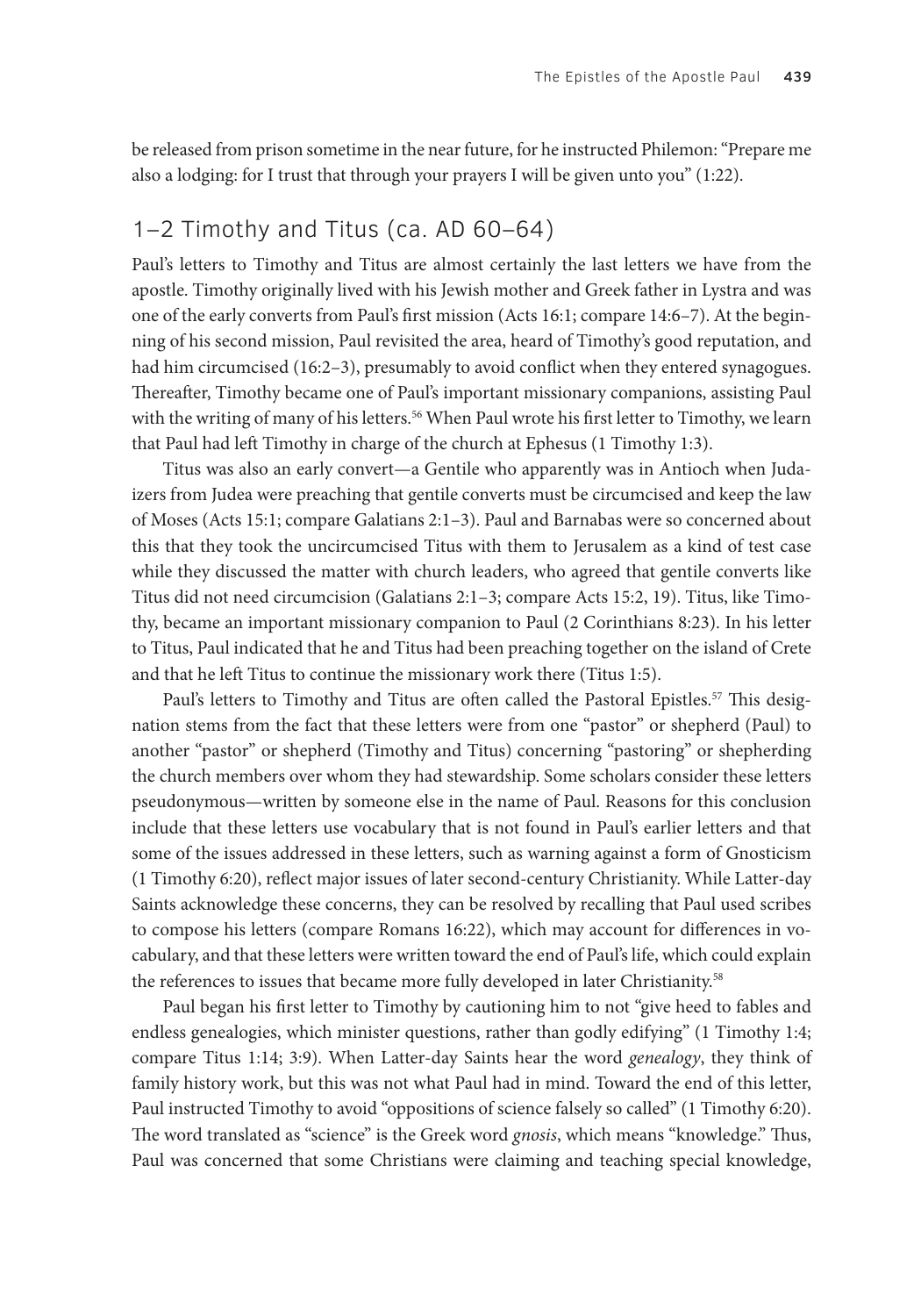which led to "oppositions," or in other words, disputations. The warning against myths and genealogies may be a reference to speculative stories and genealogies in Jewish apocryphal literature (Titus 1:14; 3:9). At least one issue that later Christian gnostics claimed special knowledge about was the origin of the universe and of divine beings. Paul's warning against "fables and endless genealogies" may also concern an early development of this line of gnostic speculation about the origins of divine beings.<sup>59</sup>

Paul counseled both Timothy and Titus concerning those who serve as bishops.<sup>60</sup> The word *bishop* comes from the Greek word *episkopos*, which means "overseer." Although one should not seek for position within the church, Paul praised those who desired sincerely to serve God and others within the church (1 Timothy 3:1). He taught Timothy and Titus that bishops should be examples of good personal behavior (3:2–3; Titus 1:7–9). According to Paul, a bishop should be "the husband of one wife" (1 Timothy 3:2; Titus 1:6). This was not a reference to polygamy. Rather, both the Savior as well as Paul cautioned against unnecessary divorce and remarriage for trivial reasons (compare Matthew 5:32; 19:9; 1 Corinthians 7:10). Thus, bishops should be a good example of fidelity within marriage, as well as of rearing faithful children (1 Timothy 3:4–5; Titus 1:6).

Paul explained that a bishop should not be a "novice" (1 Timothy 3:6), or new convert, which could cause him to be filled with pride or to become overwhelmed. And bishops should "have a good report of them which are without" (3:7), meaning those outside the church. In other words, bishops should maintain a good relationship with others in the community (3:2; Titus 1:8). Paul gave similar counsel to Timothy concerning deacons (a word meaning "servant"), who should be men of experience, rather than new converts, and examples of good personal behavior with respect to marriage and family (1 Timothy 3:8-12).<sup>61</sup>

Paul cautioned Timothy concerning things that would occur "in the latter times" (1 Timothy 4:1). While it is tempting to think that Paul was only describing events in our current day, one must remember that New Testament writers described their own days as "these last times" (1 Peter 1:20) and "these last days" (Hebrews 1:2). This is not to deny that there are applications of such teachings to our day. But one should understand that when Paul warned Timothy that "in the latter times some shall depart from the faith, . . . forbidding to marry, and commanding to abstain from meats" (1 Timothy 4:1, 3), he was referring to issues that were important to them in their own time and the near future. For example, we know that there were members of Paul's own congregations who encouraged others to live an ascetic lifestyle (Colossians 2:18) and who taught against marriage (JST 1 Corinthians 7:1) and against eating certain kinds of meat (1 Corinthians 8:7–9).

Paul also counseled Timothy concerning widows and church welfare. Paul authorized providing temporal support for widows who needed it so that the church members could "honour widows that are widows indeed" (1 Timothy 5:3)—meaning those widows who were examples of a worthy life (5:5, 10; compare Titus 2:3). But Paul also recommended the families of those widows to be the first ones to provide temporal welfare if they were in a position to do so, "for that is good and acceptable before God" (1 Timothy 5:4). This would allow the church to then step in and give temporal relief to those who do not have such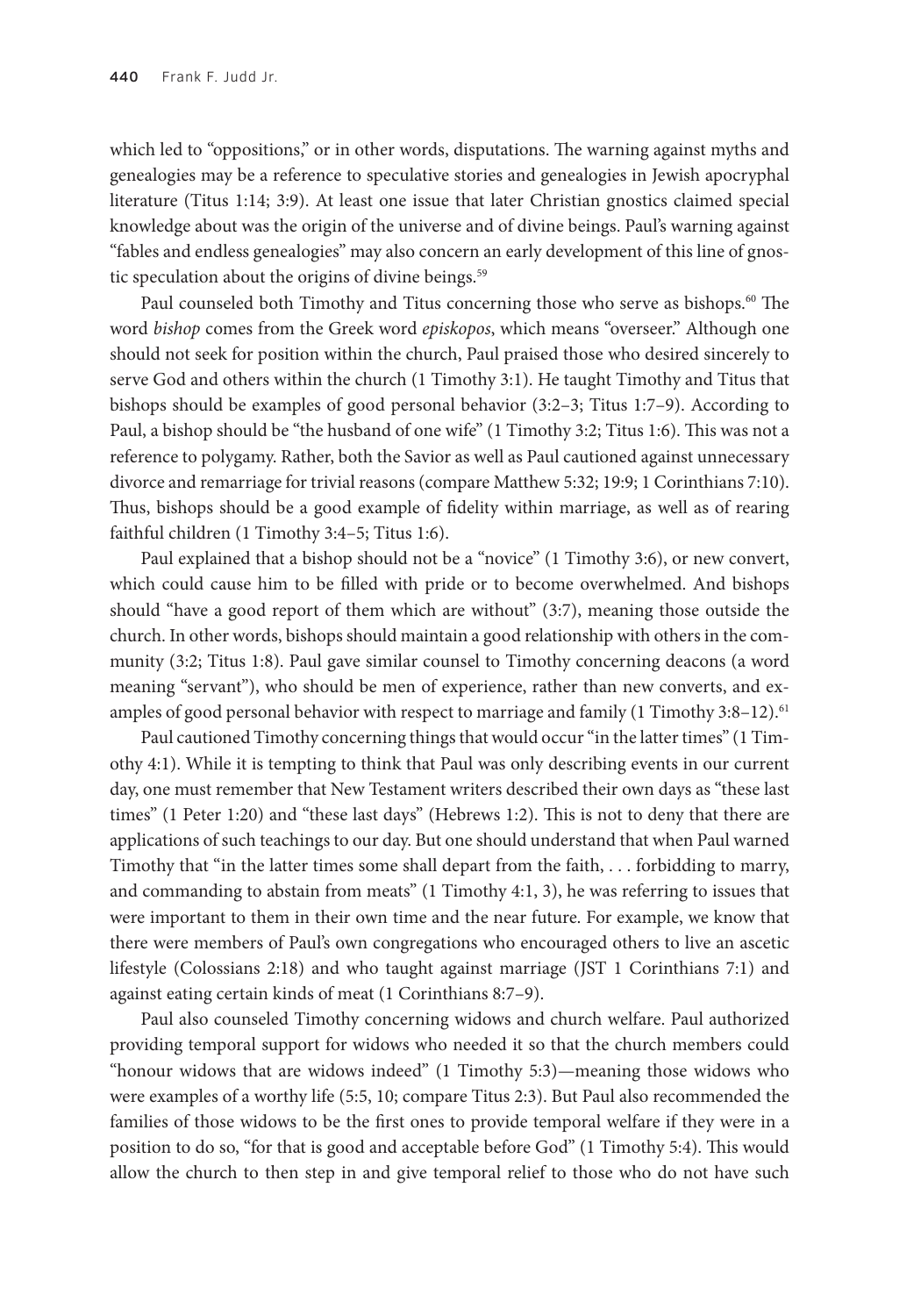support from their family  $(5:16)^{.62}$  Because the job market was not always favorable toward women in that day, Paul encouraged younger widows to seek to remarry so they could be part of a self-supporting family unit once again (5:11; compare Titus 2:4).

The general context and content of 2 Timothy are different from that of 1 Timothy and Titus. Paul informed Timothy that he was in prison in Rome (2 Timothy 1:16–17). The book of Acts narrates Paul's journey to Rome and concludes while Paul was still under house arrest awaiting trial (Acts 28:30–31). Before traveling to Rome, Paul informed the Roman saints of his desire to visit them and then to make his way to Spain (Romans 15:28). Although it is not recorded in the New Testament, early Christian tradition is that Paul was acquitted at his first trial, successfully traveled to Spain, and then was eventually imprisoned in Rome again and put on trial a second time.<sup>63</sup> The setting for 2 Timothy seems to be Paul's second imprisonment in Rome, awaiting trial. Thus, Paul's second letter to Timothy is probably the last letter we have from the apostle.

In this final correspondence, Paul lamented to Timothy: "At my first answer [i.e., trial] no man stood with me, but all men forsook me. . . . Notwithstanding the Lord stood with me, and strengthened me; . . . and I was delivered out of the mouth of the lion" (2 Timothy 4:16-17; compare 1 Corinthians 15:32).<sup>64</sup> It seems that Paul did not expect to be acquitted this time: "I am now ready to be offered, and the time of my departure is at hand" (2 Timothy 4:6). The great apostle Paul left Timothy with his final testimony: "I have fought a good fight, I have finished my course, I have kept the faith: henceforth there is laid up for me a crown of righteousness, which the Lord, the righteous judge, shall give me at that day" (4:7–8).

#### Conclusion

It is interesting to note that the book of Acts never mentions Paul writing letters. This seems strange to modern Christians because of how important we judge these texts to be: over half of the documents that make up the New Testament consist of Paul's letters. But when the narrative in the book of Acts ends, Paul is still alive and under house arrest in Rome (28:30– 31). While Paul was alive, his letters were certainly important for the congregations to whom he addressed them, but they do not seem to have been viewed as critical for the church in general. If a Christian or a leader or a congregation wanted an answer to an important question, that person or an appointee could visit Paul and ask him directly. But when Paul and the other apostles began to die and disappear, there were no longer living and legitimate oracles to consult for revelation on difficult issues. Once this happened, all they had left were the letters that Paul and others had left behind. Latter-day Saints are thankful for the teachings and testimony left behind in the writings of the apostle Paul. It can be also be said, however, that Latter-day Saints are likewise thankful for the teachings and testimonies of modern living prophets and apostles today, who "are called even with that same calling with which he [Paul] was called" (Doctrine and Covenants 18:9) and who teach and counsel us today as Paul did nearly two millennia ago.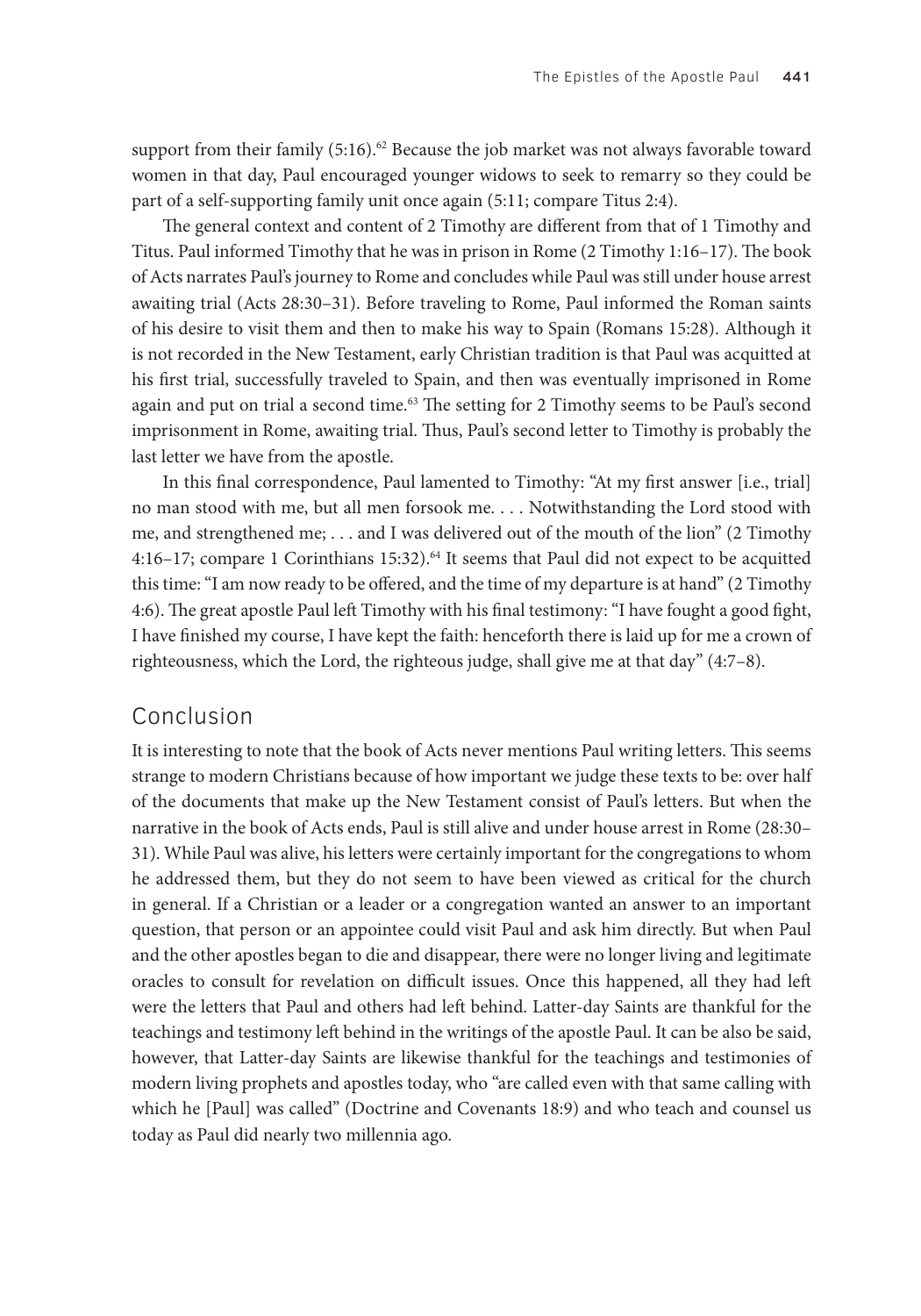**Frank F. Judd Jr**. is an associate professor in the Department of Ancient Scripture at Brigham Young University.

ىھە

# Further Reading

Anderson, Richard Lloyd. *Understanding Paul*. Rev. ed. Salt Lake City: Deseret Book, 2007.

Blumell, Lincoln H. "Scribes and Ancient Letters: Implications for the Pauline Epistles." In *How the New Testament Came to Be*, edited by Kent P. Jackson and Frank F. Judd Jr., 208–26. Salt Lake City: Deseret Book, 2006.

- Huntsman, Eric D. "The Occasional Nature, Composition, and Structure of Paul's Letters." In *How the New Testament Came to Be*, edited by Kent P. Jackson and Frank F. Judd Jr., 190–207. Salt Lake City: Deseret Book, 2006.
- Millet, Robert L. "Walking in Newness of Life: Doctrinal Themes of the Apostle Paul." In *The Apostle Paul: His Life and His Testimony*, edited by Paul Y. Hoskisson, 132–50. Salt Lake City: Deseret Book, 1994.
- Roetzel, Calvin J. *The Letters of Paul: Conversations in Context*. 6th ed. Louisville, KY: Westminster John Knox, 2015.

Sanders, E. P. *Paul: The Apostle's Life, Letters, and Thought*. Minneapolis: Fortress, 2015.

Wayment, Thomas A. *From Persecutor to Apostle: A Biography of Paul*. Salt Lake City: Deseret Book, 2006.

#### Notes

- 1. Helpful Latter-day Saint resources on Paul's life and letters include Richard Lloyd Anderson, *Understanding Paul*, rev. ed. (Salt Lake City: Deseret Book, 2007); and Thomas A. Wayment, *From Persecutor to Apostle: A Biography of Paul* (Salt Lake City: Deseret Book, 2006).
- 2. E. Randolph Richards, *Paul and First-Century Letter Writing: Secretaries, Composition, and Collection* (Downers Grove, IL: InterVarsity, 2004); and Lincoln H. Blumell, "Scribes and Ancient Letters: Implications for the Pauline Epistles," in *How the New Testament Came to Be*, ed. Kent P. Jackson and Frank F. Judd Jr. (Salt Lake City: Deseret Book, 2006), 208–26. Paul was educated (Acts 22:3) and therefore had the ability to write his own epistles (1 Corinthians 16:21). The evidence indicates, however, that the ever-busy Paul likely dictated his letters to scribes, probably for convenience. For instance, Paul's scribe for his epistle to the Romans sent personal greetings to the saints in Rome in the text of Paul's letter: "I Tertius, who wrote this epistle, salute you in the Lord" (Romans 16:22). After a scribe wrote out the body of the letter, Paul then ended his letters with a personal greeting written by himself: "The salutation of me Paul with mine own hand" (1 Corinthians 16:21). These handwritten testimonials contained expressions of Paul's affection for the recipients, but may also have functioned as a way to guard against forgery. Paul warned the Thessalonians to not be fooled "by letter as from us" (2 Thessalonians 2:2), meaning "letter as if it were written by us." Paul then emphatically wrote at the end of his letter: "The salutation of Paul with mine own hand, which is the token in every epistle: so I write" (2 Thessalonians 3:17).
- 3. This important verse also implies that by the time of this epistle, Christians were making multiple copies of Paul's letters and subsequently sharing them among the various congregations.
- 4. Eric D. Huntsman, "The Occasional Nature, Composition, and Structure of Paul's Letters," in Jackson and Judd, *How the New Testament Came to Be*, 190–207.
- 5. Helpful commentaries include Martinus C. de Boer, *Galatians: A Commentary* (Louisville, KY: Westminster John Knox, 2011); David A. deSilva, *The Letter to the Galatians* (Grand Rapids, MI: Eerdmans, 2018); and J. Louis Martyn, *Galatians* (New York: Doubleday, 1997).
- 6. Paul identifies himself as an apostle at the beginning of this letter (Galatians 1:1). The term *apostle* means "one who is sent forth" with authority to preach and minister. The issue of whether Paul was also a member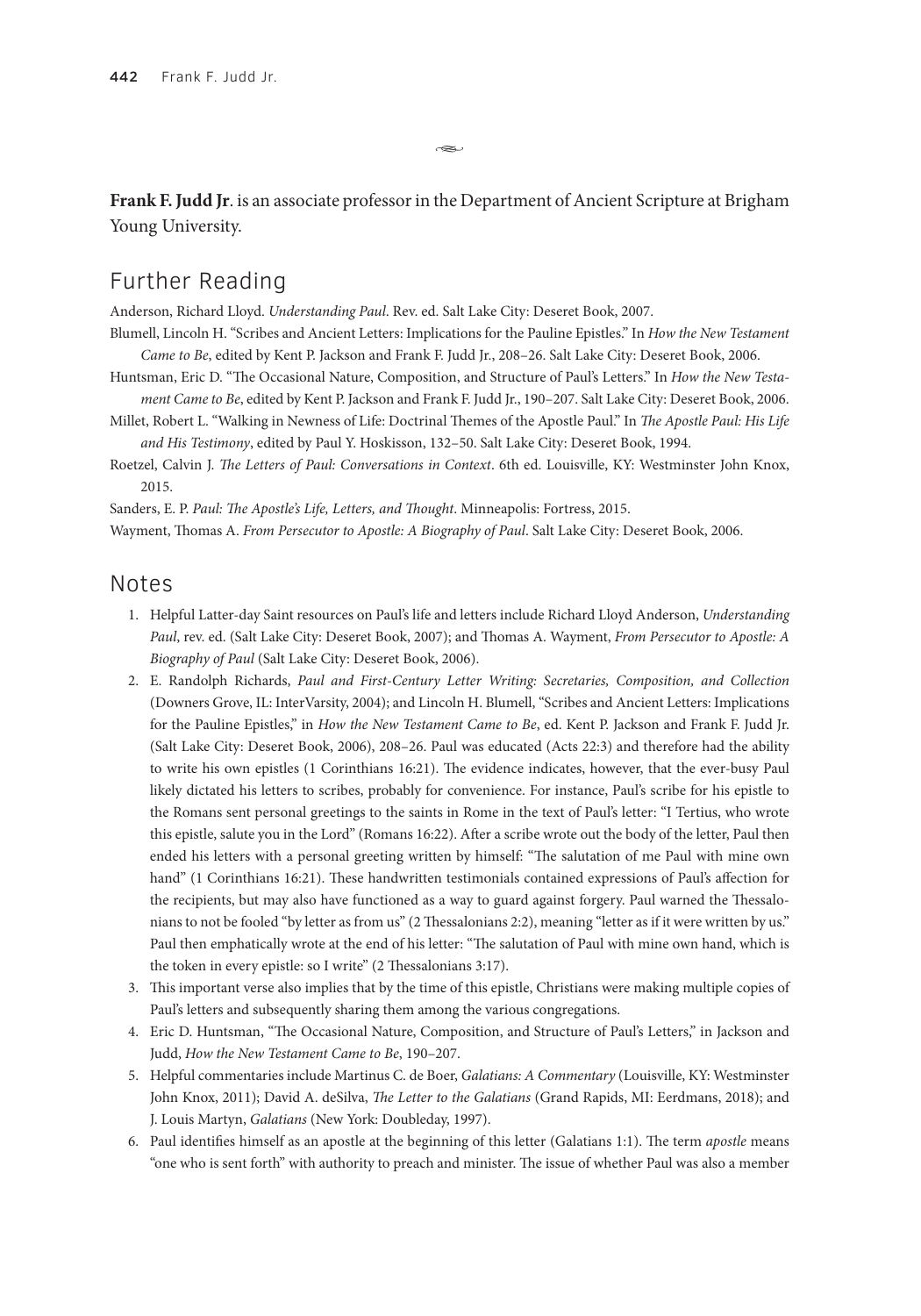of the quorum of the twelve in addition to being an apostle is discussed in a different chapter of this volume. See also the discussion in David O. McKay, *Gospel Ideals: Selections and Discourses of David O. McKay* (Salt Lake City: Improvement Era, 1953), 250.

- 7. Gaye Strathearn, "Peter and Paul in Antioch," in *The Ministry of Peter, the Chief Apostle*, ed. Frank F. Judd Jr., Eric D. Huntsman, and Shon D. Hopkin (Salt Lake City: Deseret Book, 2014), 227–46.
- 8. Mark D. Ellison, "Paul and James on Faith and Works," *Religious Educator* 13, no. 3 (2012): 147–71; and Stephen E. Robinson, *Following Christ* (Salt Lake City: Deseret Book, 1995), 82–85.
- 9. Gaye Strathearn, "Law and Liberty in Galatians 5–6," in *Go Ye into All the World: Messages of the New Testament Apostles*, ed. Ray L. Huntington, Jerome M. Perkins, and Thomas A. Wayment (Salt Lake City: Deseret Book, 2002), 57–74.
- 10. For a discussion of the evidence in Acts, see Abraham J. Malherbe, *The Letters to the Thessalonians* (New York: Doubleday, 2000), 55–71.
- 11. Joseph A. Fitzmyer, *The Acts of the Apostles* (New York: Doubleday, 1998), 449–50.
- 12. Following the last verse of 1 Thessalonians in the King James Version is the following note: "The first epistle unto the Thessalonians was written from Athens." This conclusion is drawn from 1 Thessalonians 3:1–6 but does not take into account Acts 18:1–5, where it says that Paul traveled from Athens to Corinth before Timothy returned. These notes that follow Paul's letters in the King James Version are called "subscriptions" and were not part of the original letters. They were added by scribes many years later, and some of them are in error. On this, see Anderson, *Understanding Paul*, 71.
- 13. For recent commentaries, see M. Eugene Boring, *I & II Thessalonians: A Commentary* (Louisville, KY: Westminster John Knox, 2015); and Gordon D. Fee, *The First and Second Letters to the Thessalonians* (Grand Rapids, MI: Eerdmans, 2009).
- 14. Stephen E. Robinson, "Early Christianity and 1 Nephi 13–14," in *The Book of Mormon: First Nephi, The Doctrinal Foundation*, ed. Monte S. Nyman and Charles D. Tate Jr. (Provo, UT: Religious Studies Center, Brigham Young University, 1988), 178.
- 15. See Jerome Murphy-O'Connor, *St. Paul's Corinth: Texts and Archaeology* (Collegeville, MN: Liturgical Press, 1983).
- 16. For helpful commentaries, see Gordon D. Fee, *The First Epistle to the Corinthians*, rev. ed. (Grand Rapids, MI: Eerdmans, 2014); and Joseph A. Fitzmyer, *First Corinthians* (New York: Doubleday, 2008). For a recent Latter-day Saint commentary, see Richard D. Draper and Michael D. Rhodes, *Paul's First Epistle to the Corinthians* (Provo, UT: BYU Studies, 2015).
- 17. For historical background on many of the following issues, see Eric D. Huntsman, "'The Wisdom of Men': Greek Philosophy, Corinthian Behavior, and the Teachings of Paul," in *Shedding Light on the New Testament: Acts–Revelation*, ed. Ray L. Huntington, Frank F. Judd, Jr., and David M. Whitchurch (Provo, UT: Religious Studies Center, Brigham Young University, 2009), 67–97.
- 18. Jennifer Lane, "Jews and Greeks: The Broader Context for Writing the New Testament," in Jackson and Judd, *How the New Testament Came to Be*, 62–77.
- 19. Kent R. Brooks, "Paul's Inspired Teachings on Marriage," in Huntington, Perkins, and Wayment, *Go Ye into All the World*, 75–97.
- 20. See the discussions of this issue in Anderson, *Understanding Paul*, 102–4; Richard Neitzel Holzapfel and Thomas A. Wayment, *Making Sense of the New Testament: Timely Insights and Timeless Messages* (Salt Lake City: Deseret Book, 2010), 352–53; and David R. Seely, "'Is Christ Divided?' Unity of the Saints through Charity," in *Studies in Scripture, Vol. 6: Acts to Revelation* (Salt Lake City: Deseret Book, 1987), 66–67.
- 21. Eric D. Huntsman, "The Impact of Gentile Conversions in the Greco-Roman World," in *The Life and Teachings of the New Testament Apostles: From the Day of Pentecost through the Apocalypse*, ed. Richard Neitzel Holzapfel and Thomas A. Wayment (Salt Lake City: Deseret Book, 2010), 80–96.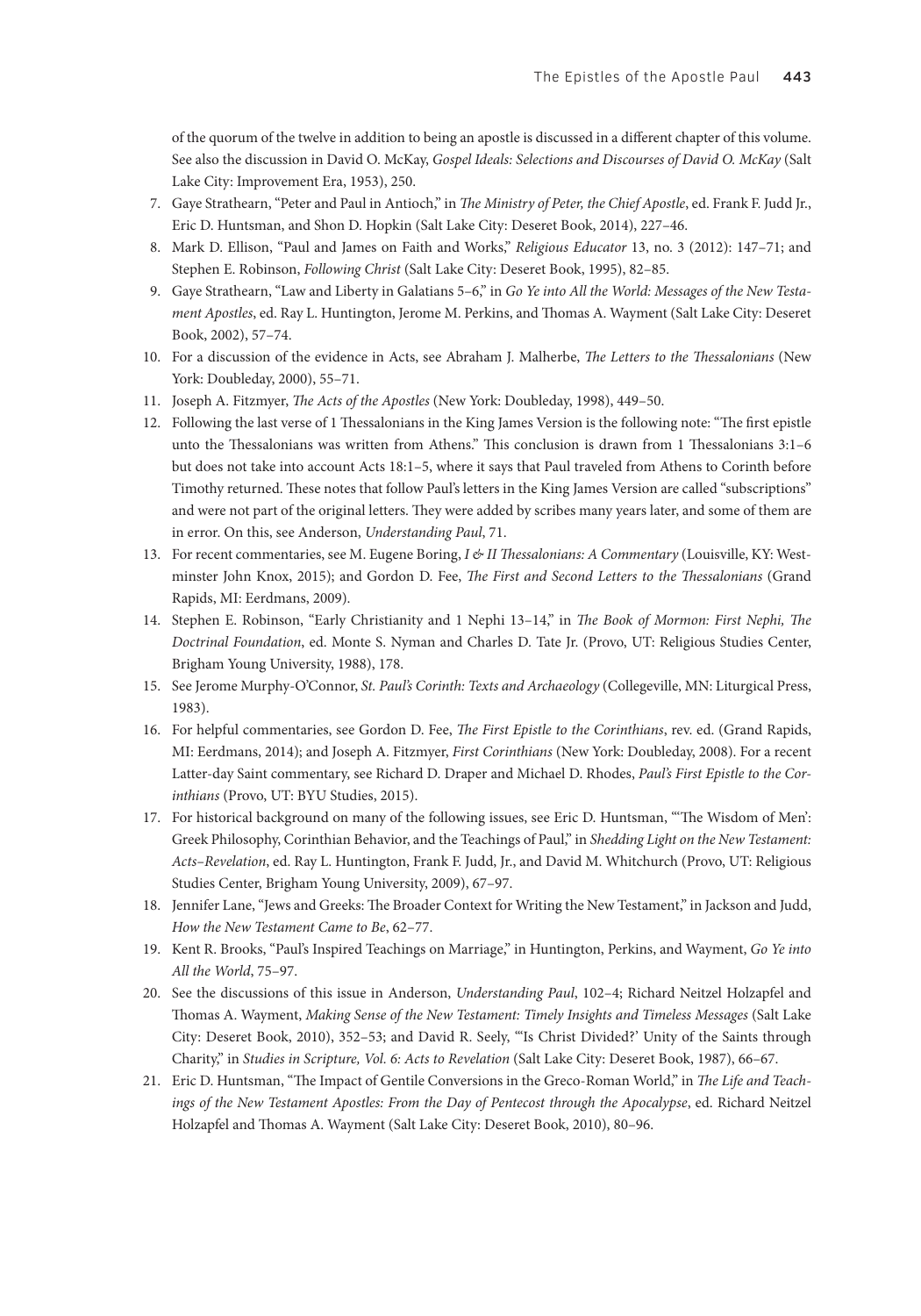- 22. Camille Fronk, "'Submit Yourselves . . . as unto the Lord," in Huntington, Perkins, and Wayment, *Go Ye into All the World*, 98–113; and Sherrie Mills Johnson, "Paul's Teachings in 1 Corinthians on Women," in Huntington, Judd, and Whitchurch, *Shedding Light on the New Testament*, 129–52.
- 23. "The Family: A Proclamation to the World," *Ensign*, November 1995, 129.
- 24. Robert C. Freeman, "Paul's Earnest Pursuit of Spiritual Gifts," in *The Apostle Paul: His Life and His Testimony*, ed. Paul Y. Hoskisson (Salt Lake City: Deseret Book, 1994), 34–46; and David M. Whitchurch, "The Unifying Power of Spiritual Gifts," in Huntington, Judd, and Whitchurch, *Shedding Light on the New Testament*, 98–127.
- 25. Richard Lloyd Anderson, "Paul's Witness to the Early History of Jesus' Ministry," in Hoskisson, *Apostle Paul*, 1–33.
- 26. Mark D. Ellison, "The Setting and Sacrament of the Christian Community," in Huntington, Perkins, and Wayment, *Go Ye into All the World*, 145–66.
- 27. Daniel B. Sharp, "Vicarious Baptism for the Dead: 1 Corinthians 15:29," *Studies in the Bible and Antiquity* 6 (2014): 36–66.
- 28. For helpful commentaries, see Frank J. Matera, *II Corinthians: A Commentary* (Louisville, KY: Westminster John Knox, 2003); and Margaret E. Thrall, *The Second Epistle to the Corinthians*, 2 vols. (Edinburgh, Scotland: T&T Clark, 1994–2000).
- 29. Seely, "Is Christ Divided?," 57–82.
- 30. Frank F. Judd Jr., "Jesus Christ: The Savior Who Knows," in *Celebrating Easter*, ed. Thomas A. Wayment and Keith J. Wilson (Provo, UT: Religious Studies Center, Brigham Young University, 2007), 113–36.
- 31. Helpful commentaries include Joseph A. Fitzmyer, *Romans* (New York: Doubleday, 1993); Robert Jewett, *Romans* (Minneapolis, MN: Fortress, 2007); and Douglas J. Moo, *The Letter to the Romans*, 2nd ed. (Grand Rapids, MI: Eerdmans, 2018).
- 32. James E. Faulconer, *Romans 1: Notes and Reflections* (Provo, UT: Foundation for Ancient Research and Mormon Studies, 1999).
- 33. Robert L. Millet, "Walking in Newness of Life: Doctrinal Themes of the Apostle Paul," in Hoskisson, *Apostle Paul*, 132–50.
- 34. Robinson, *Following Christ*, 65–90.
- 35. James E. Faulconer, "The Olive Tree and the Work of God: Jacob 5 and Romans 11," in *The Allegory of the Olive Tree*, ed. Stephen D. Ricks and John W. Welch (Provo, UT: Foundation for Ancient Research and Mormon Studies, 1994), 347–66.
- 36. On this, see Scott H. Faulring, Kent P. Jackson, and Robert J. Matthews, eds*., Joseph Smith's New Translation of the Bible: Original Manuscripts* (Provo, UT: Religious Studies Center, Brigham Young University, 2004), 8–11.
- 37. Camille Fronk Olson, *Women of the New Testament* (Salt Lake City: Deseret Book, 2014), 291–95.
- 38. See Blumell, "Scribes and Ancient Letters," 208–26.
- 39. For helpful commentaries, see Charles B. Cousar, *Philippians and Philemon* (Louisville, KY: Westminster John Knox, 2009); Paul A. Holloway, *Philippians* (Minneapolis, MN: Fortress, 2017); and John Reumann, *Philippians* (New York: Doubleday, 2008). See also Eduard Verhoef, *Philippi: How Christianity Began in Europe: The Epistle to the Philippians and the Excavations at Philippi* (New York: Bloomsbury, 2013).
- 40. Gaye Strathearn and Joshua M. Sears, "The Church of the First Century," in Holzapfel and Wayment, *Life and Teachings of the New Testament Apostles*, 35–62.
- 41. Thomas A. Wayment, "'Each Person Has a Hymn': The Creator-Savior Hymns," in *Thou Art the Christ, the Son of the Living God: The Person and Work of Jesus in the New Testament*, ed. Eric D. Huntsman, Lincoln H. Blumell, and Tyler J. Griffin (Salt Lake City: Deseret Book, 2018), 192–215.
- 42. On this interpretation, see Frank F. Judd Jr., "The Condescension of God According to Paul," in Huntington, Judd, and Whitchurch, *Shedding Light on the New Testament*, 181–83; and Nicholas J. Frederick and Frank F. Judd Jr., "The Revelation of Jesus Christ to Paul: Presenting a Deeper, Full Christology," in Huntsman,